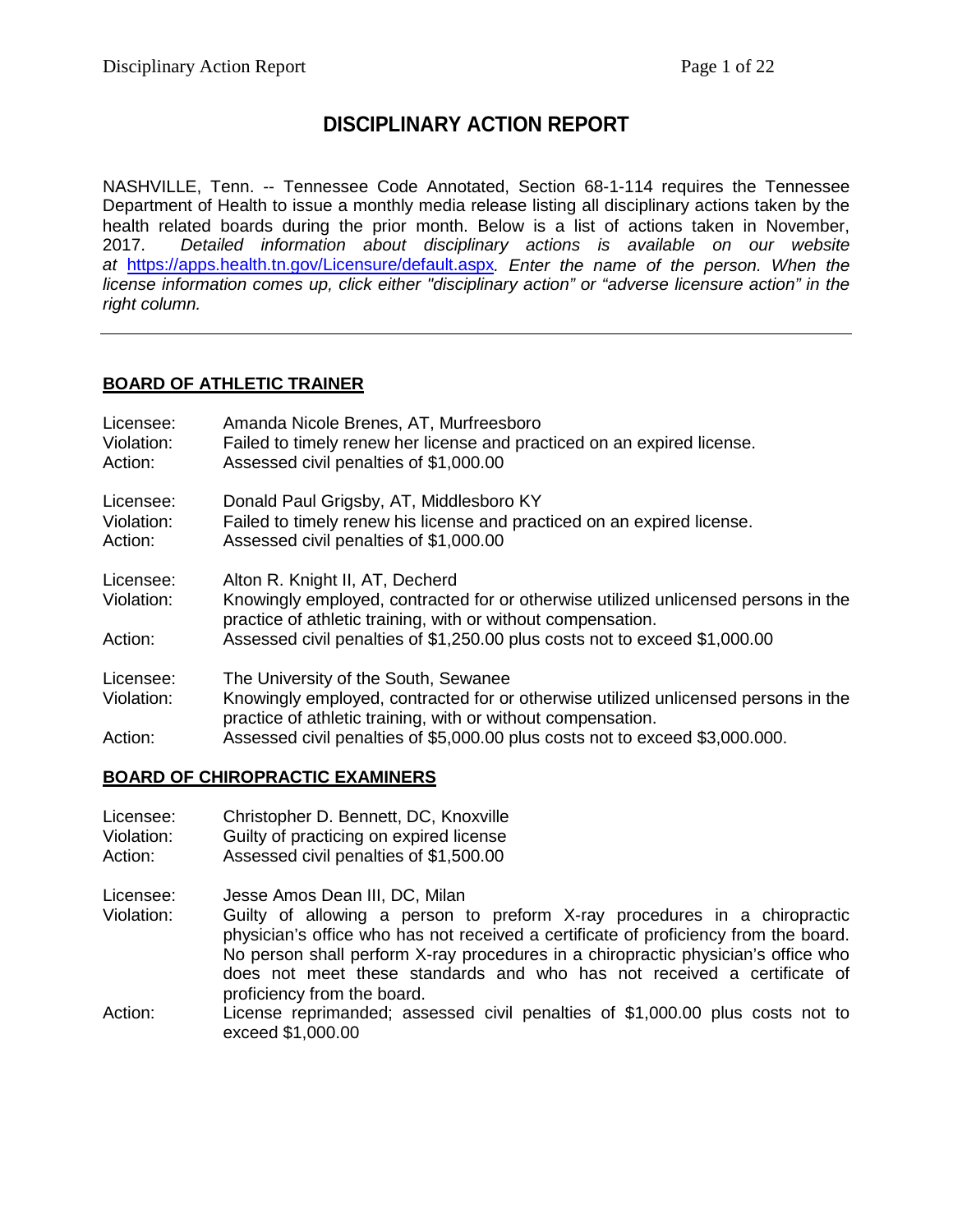| Licensee:                          | Shawn Eckley, DC, Goodlettsville                                                                                                                                                                                                                                                                                                                                                         |
|------------------------------------|------------------------------------------------------------------------------------------------------------------------------------------------------------------------------------------------------------------------------------------------------------------------------------------------------------------------------------------------------------------------------------------|
| Violation:                         | Guilty of immoral, unethical, unprofessional or dishonorable conduct; quilty of<br>gross health care liability or a pattern of continued or repeated health care liability,<br>ignorance, negligence or incompetence in the course of chiropractic practice, and<br>the Official Compilation Rules and Regulations of the State of Tennessee for the<br>Board of Chiropractic Examiners. |
| Action:                            | License revoked; assessed civil penalties of \$1,000.00 plus costs not to exceed<br>\$5,000.00.                                                                                                                                                                                                                                                                                          |
| Licensee:<br>Violation:<br>Action: | Charles D. Parker, DC, Nashville<br>Guilty of immoral, unethical, unprofessional or dishonorable conduct.<br>License voluntarily surrendered; must comply with terms to reinstate; assessed<br>costs not to exceed \$1,000.00                                                                                                                                                            |
|                                    |                                                                                                                                                                                                                                                                                                                                                                                          |
| Licensee:                          | Shanuri Settles, DC, Memphis                                                                                                                                                                                                                                                                                                                                                             |
| Violation:                         | Guilty of noncompliance of former Board<br>Order:<br>immoral,<br>unethical,<br>unprofessional, or dishonorable conduct.                                                                                                                                                                                                                                                                  |
| $A = 1$                            | Lissanos analistos de de la processo de poeta la distribución el GEOO OO                                                                                                                                                                                                                                                                                                                 |

Action: License reprimanded; assessed costs not to exceed \$500.00.

# **BOARD OF MASSAGE LICENSURE**

### Licensee: Acu Massage, LME #3393

- Violation: Guilty of willful negligence in the practice of massage or has been guilty of employing of employing, allowing or permitting any unlicensed person to perform massage in such licensee's establishment; Has violated any of the provisions of this part or any substantive rule promulgated under the authority of this part; is guilty of unethical or unprofessional conduct. It is the responsibility of establishment owners to ensure compliance with all provisions of this rule and any violation of any portion of this rule may result in disciplinary action or denial of licensure. Establishment owners are responsible for ensuring that all persons who perform massage therapy in a massage establishment maintain current licensure by the Board.
- Action: License voluntarily surrendered

### Licensee: Acu Massage, LME #3768

Violation: Guilty of willful negligence in the practice of massage or has been guilty of employing of employing, allowing or permitting any unlicensed person to perform massage in such licensee's establishment; Has violated any of the provisions of this part or any substantive rule promulgated under the authority of this part; is guilty of unethical or unprofessional conduct. It is the responsibility of establishment owners to ensure compliance with all provisions of this rule and any violation of any portion of this rule may result in disciplinary action or denial of licensure. Establishment owners are responsible for ensuring that all persons who perform massage therapy in a massage establishment maintain current licensure by the Board. Action: License voluntarily surrendered

Licensee: Tracy K. Booher, LMT, Cane Ridge

Violation: Failed to properly maintain sufficient continuing education credits

Action: Agreed Citation; assessed civil penalties of \$475.00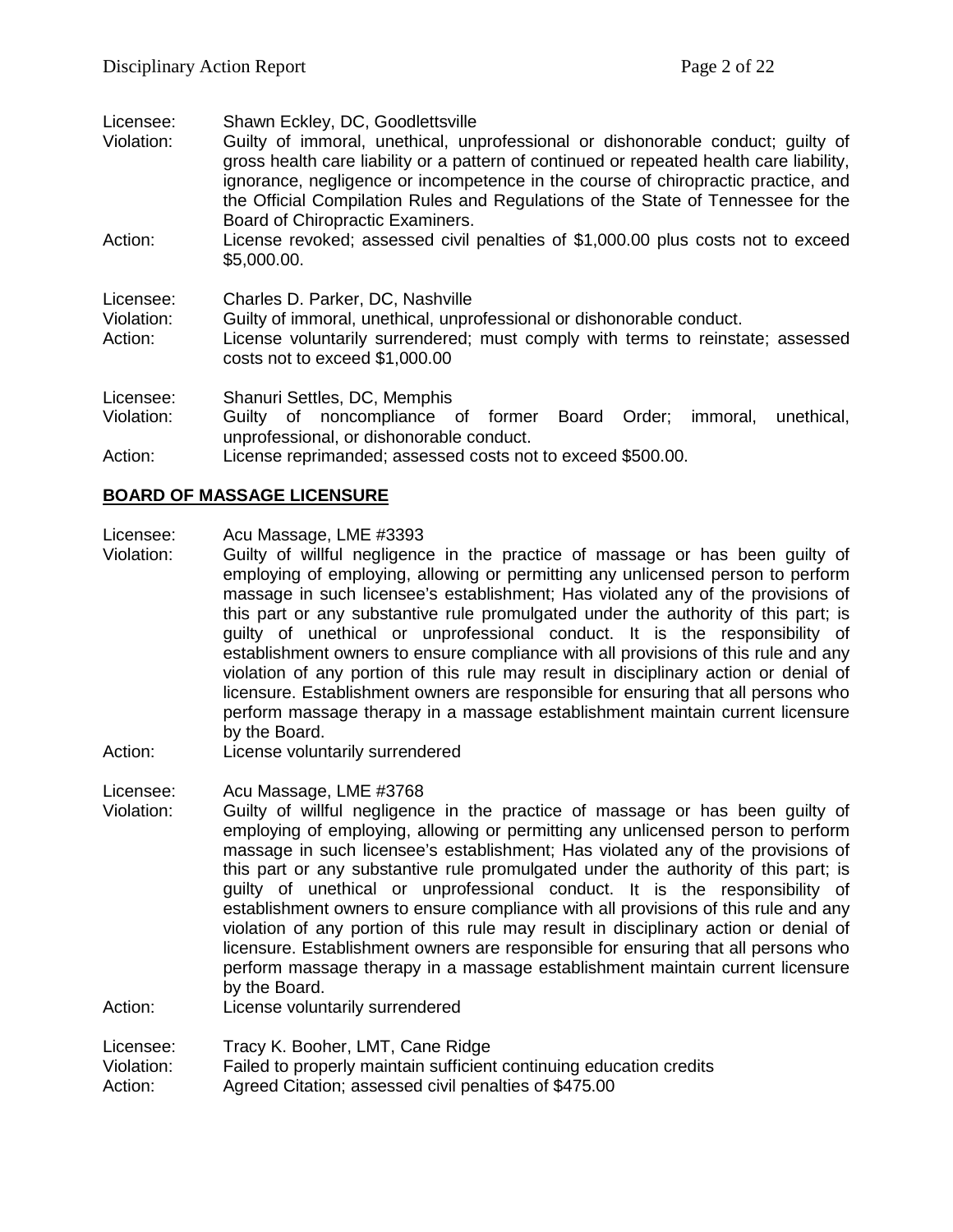- Licensee: Candy Rose Cannon, LMT, Lexington<br>Violation: Failed to properly maintain sufficient co
- Failed to properly maintain sufficient continuing education credits
- Action: Agreed Citation; assessed civil penalties of \$700.00

### Licensee: Janice Cathey, LMT, Nashville

- Violation: Guilty of engaging in a massage for compensation without being licensed by the massage licensure board; Persons or massage establishments engaged in massage for compensation shall be licensed by the massage licensure board. Any person or establishment who advertises or engages in massage for compensation with a current valid license from the massage licensure board commits a Class B misdemeanor. It is unlawful to use the word 'massage' or any other term that implies massage technique or method when advertising a service by a person who is not licensed under this chapter or another chapter of state law. Has violated any of the provisions of this part or any substantive rule promulgated under the authority of this part; It is the responsibility of establishment owners to ensure compliance with all provisions of this rule and any violation of any portion of this rule may result in disciplinary action or denial of licensure.
- Action: License reprimanded; assessed costs not to exceed \$2,000.00

# Licensee: Patrick Cesar, LMT, Ashland City

- Guilty of practicing as a licensed massage therapist in an unlicensed massage establishment
- Action: License placed on probation; assessed civil penalty of \$750.00 plus costs not to exceed \$1,000.00
- Licensee: Chinese Back Rub, LME #3901
- Violation: Guilty of willful negligence in the practice of massage or has been guilty of employing of employing, allowing or permitting any unlicensed person to perform massage in such licensee's establishment; Has violated any of the provisions of this part or any substantive rule promulgated under the authority of this part; is guilty of unethical or unprofessional conduct. It is the responsibility of establishment owners to ensure compliance with all provisions of this rule and any violation of any portion of this rule may result in disciplinary action or denial of licensure. Establishment owners are responsible for ensuring that all persons who perform massage therapy in a massage establishment maintain current licensure by the Board.
- Action: License voluntarily surrendered

| Licensee:  | Jennifer Greear Coppock, LMT, Knoxville               |
|------------|-------------------------------------------------------|
| Violation: | Failed to timely renew license                        |
| Action:    | Agreed Citation; assessed civil penalties of \$200.00 |
|            |                                                       |

Licensee: Stephanie A. Curtis, LMT, Doyle

Violation: Failed to properly maintain sufficient continuing education credits Action: Agreed Citation; assessed civil penalties of \$200.00

Licensee: Ahmon Goodrum, LMT, Nashville

Violation: Failed to obtain sufficient continuing education credits

Action: License placed on probation with terms; assessed civil penalties of \$100.00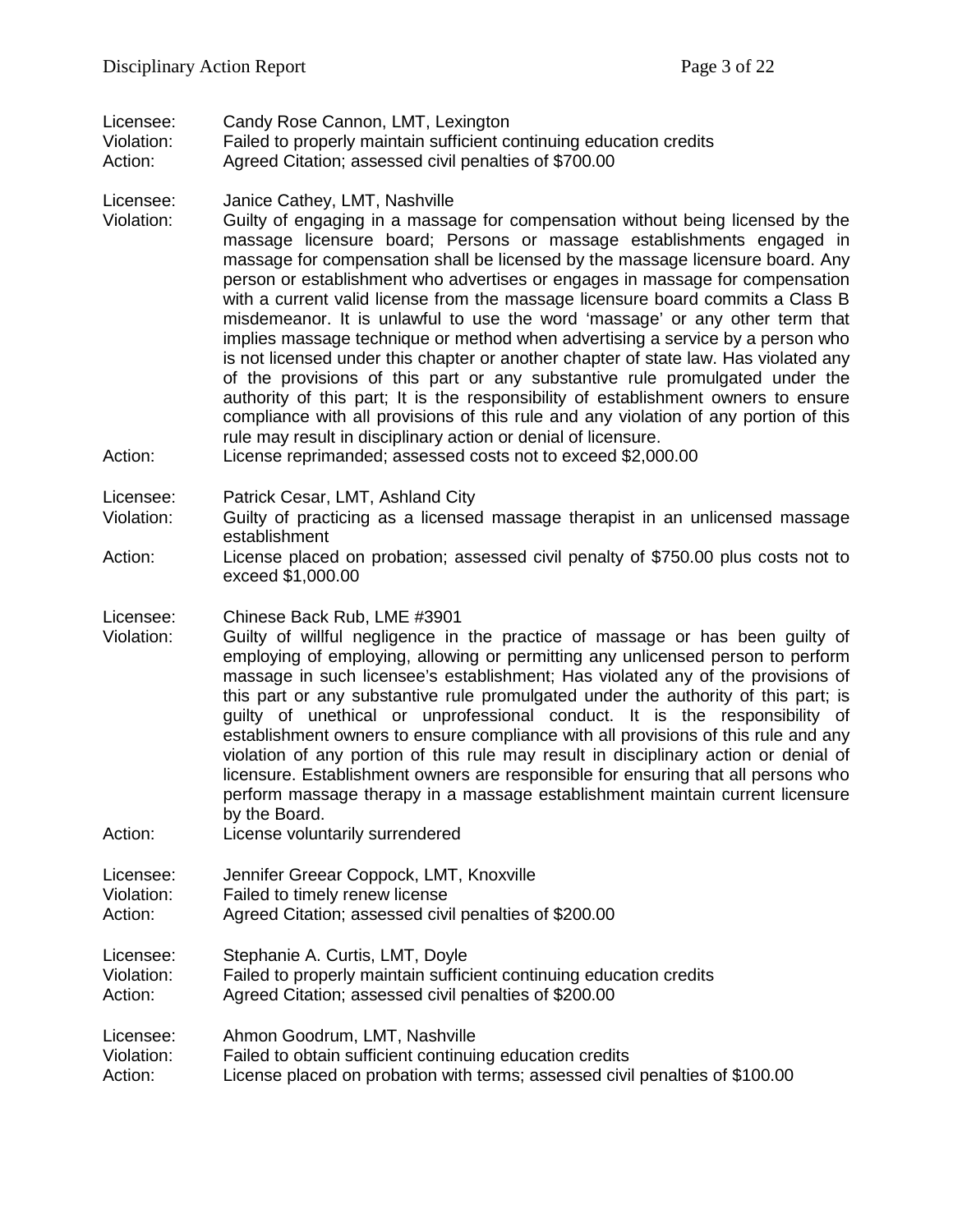Licensee: Jin Harmon, LMT, Knoxville<br>Violation: Guilty of operating without a

- Guilty of operating without a valid massage establishment license. Guilty of willful negligence in the practice of massage or has been guilty of employing of employing, allowing or permitting any unlicensed person to perform massage in such licensee's establishment; Has violated any of the provisions of this part or any substantive rule promulgated under the authority of this part; is guilty of unethical or unprofessional conduct. It is the responsibility of establishment owners to ensure compliance with all provisions of this rule and any violation of any portion of this rule may result in disciplinary action or denial of licensure. Establishment owners are responsible for ensuring that all persons who perform massage therapy in a massage establishment maintain current licensure by the Board.
- Action: License placed on probation with terms

Licensee: Head to Toe Massage, LME #3351

- Violation: Guilty of willful negligence in the practice of massage or has been guilty of employing of employing, allowing or permitting any unlicensed person to perform massage in such licensee's establishment; Has violated any of the provisions of this part or any substantive rule promulgated under the authority of this part; is guilty of unethical or unprofessional conduct. It is the responsibility of establishment owners to ensure compliance with all provisions of this rule and any violation of any portion of this rule may result in disciplinary action or denial of licensure. Establishment owners are responsible for ensuring that all persons who perform massage therapy in a massage establishment maintain current licensure by the Board.
- Action: License voluntarily surrendered

Licensee: Head to Toe Chair Massage, LME #3380

- Violation: Guilty of willful negligence in the practice of massage or has been guilty of employing of employing, allowing or permitting any unlicensed person to perform massage in such licensee's establishment; Has violated any of the provisions of this part or any substantive rule promulgated under the authority of this part; is guilty of unethical or unprofessional conduct. It is the responsibility of establishment owners to ensure compliance with all provisions of this rule and any violation of any portion of this rule may result in disciplinary action or denial of licensure. Establishment owners are responsible for ensuring that all persons who perform massage therapy in a massage establishment maintain current licensure by the Board.
- Action: License voluntarily surrendered

Licensee: Kevin Rio Kiper LMT, Dickson

- Violation: Guilty of having Washington acupuncture license revoked by practicing unlicensed massage therapy, engaging in a sexual relationship with a patient and engaging in inappropriate sexual contact and conversation with a patient. Guilty of practicing any licensed profession without legal authority; guilty of unethical or unprofessional conduct.
- Action: Granted restricted license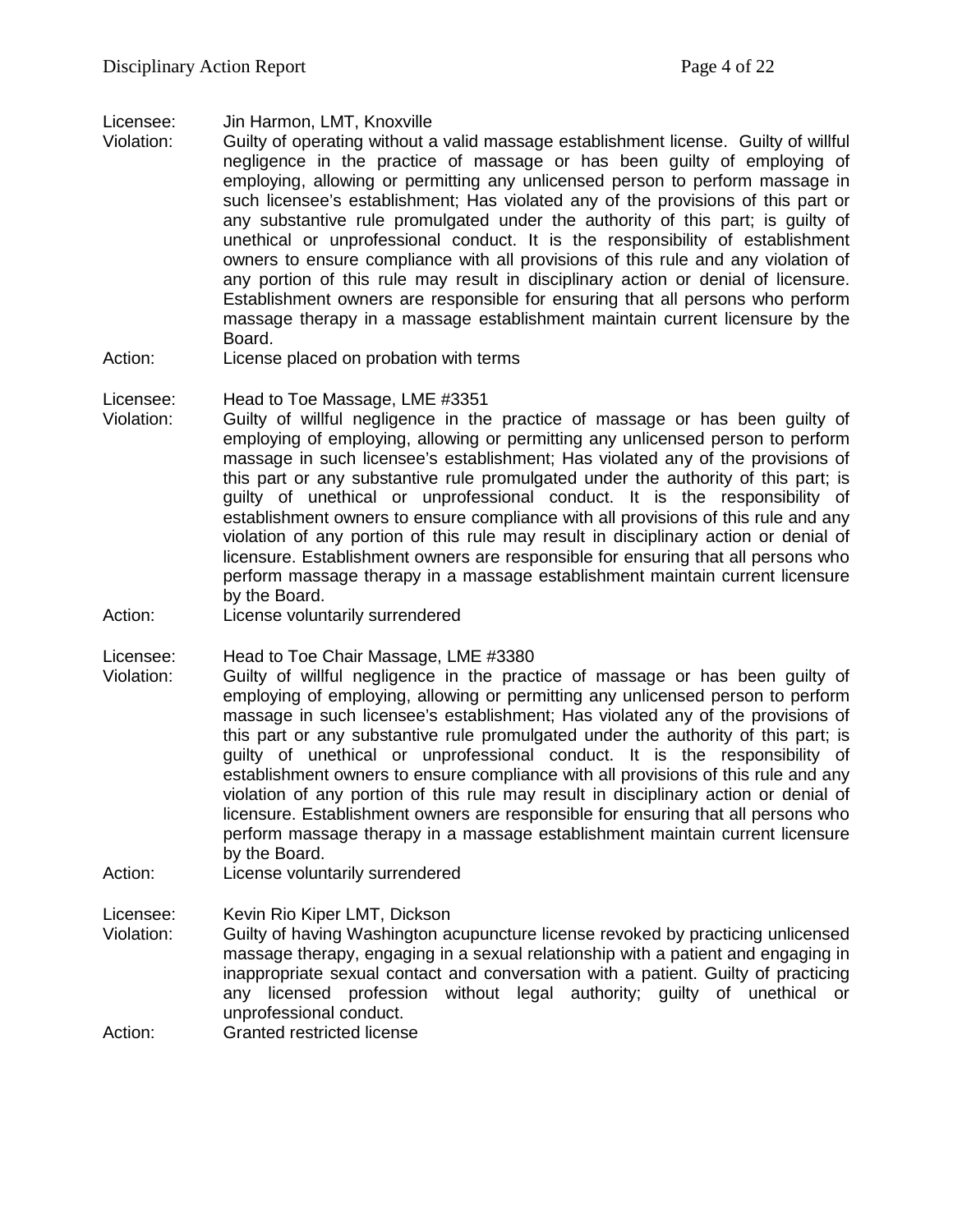Licensee: Shanta N. Hurt, LMT, Murfreesboro

- Guilty of operating without a valid massage establishment license. Persons or massage establishments engaged in massage for compensation shall be licensed by the massage licensure board. Any person or establishment who advertises or engages in massage for compensation without a current valid license from the massage licensure board commits a Class B misdemeanor, It is unlawful to use the word 'massage' or any other term that implies massage technique or method when advertising a service by a person who is not licensed under this chapter or another chapter of state law. Has violated any of the provisions of this part or any substantive rule promulgated under the authority of this part; It is the responsibility of establishment owners to ensure compliance with all provisions of this rule and any violation of any portion of this rule may result in disciplinary action or denial of licensure.
- Action: License placed on probation with terms; assessed civil penalties of \$875.00 plus costs not to exceed \$2,000.00
- Licensee: James Michael Johnson, LMT, Nashville<br>Violation: Failed to obtain sufficient continuing
- Failed to obtain sufficient continuing education credits. All licensees must complete twenty five (25) hours of continuing education every two (2) calendar years, as a prerequisite to licensure renewal. The first two year cycle for continuing education ran from January 1, 2003 to December 31, 2004 and shall continue on two year cycles thereafter. Any massage therapists who fails to obtain the required continuing education hours or who falsely attests to attendance and/or completion of the required hours of continuing education may be subject to disciplinary action; and failed to comply with all applicable Tennessee statutes and regulations as well as Orders issued by the Board pursuant to its disciplinary and/or declaratory or authority; and consistently maintain and improve professional knowledge and competence, striving for professional excellence through regular assessment of personal and professional strengths and weaknesses and through continued education training. Guilty of fraud in the practice of massage or fraud or deceit in the licensee's admission to the practice of massage.
- Action: License placed on probation with terms; assessed civil penalties of \$500
- Licensee: Myunghee Kim, LMT, East Ridge
- Violation: Guilty of promoting prostitution on or about February 3, 2017. Has been convicted in a court of competent jurisdiction of an offense that constitutes a felony or a misdemeanor under the laws of this state; The facts stipulated in paragraph two (2) constitute a violation…which states that an individual who has been convicted of the offense of prostitution or sexual misconduct shall not be granted a massage therapist license.
- Action: License revoked; assessed costs not to exceed \$2,000.
- Licensee: Rachel M. Kimbro, LMT, Antioch
- Violation: Failed to properly maintain sufficient continuing education credits
- Action: Agreed Citation; assessed civil penalties of \$775.00

Licensee: Min Liu, LMT,

Violation: Guilty of disorderly conduct in Orange County, Florida on February 19, 2013; Has been convicted in a court of competent jurisdiction of an offense that constitutes a felony or a misdemeanor under the laws of this state; Has violated any of the provisions of this part or any substantive rule promulgated under the authority of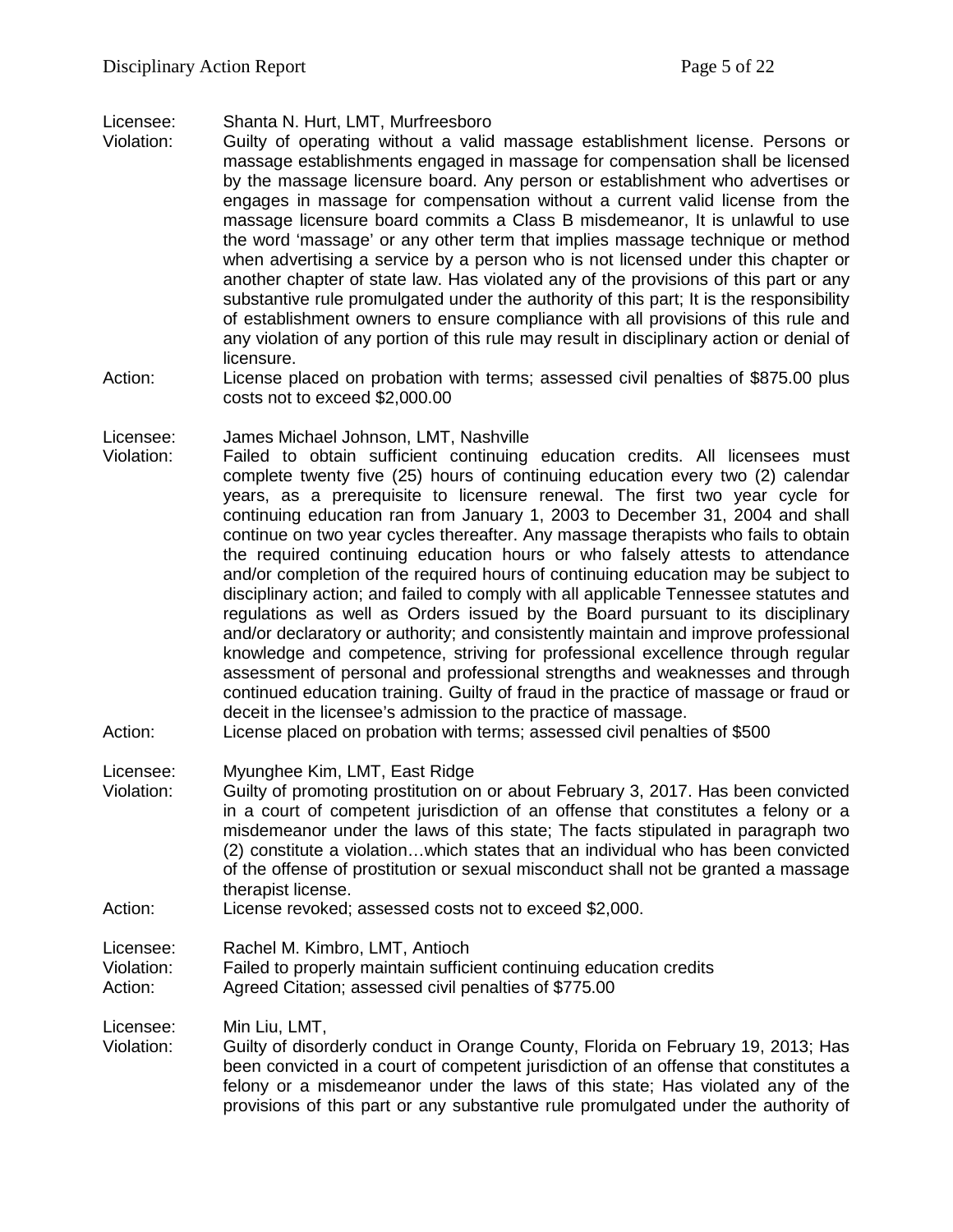this part; Is guilty of unethical or unprofessional conduct

Action: License placed on probation with terms; assessed civil penalties of \$200.00; plus costs not to exceed \$2,000.00

### Licensee: Oriental Wellness Massage LME #3379, Maryville

- Violation: Guilty of willful negligence in the practice of massage or has been guilty of employing, allowing or permitting any unlicensed person to perform massage in such licensee's establishment; Has violated any of the provisions of this part or any substantive rule promulgated under the authority of this part; is guilty of unethical or unprofessional conduct. It is the responsibility of establishment owners to ensure compliance with all provisions of this rule and any violation of any portion of this rule may result in disciplinary action or denial of licensure. Establishment owners are responsible for ensuring that all persons who perform massage therapy in a massage establishment maintain current licensure by the Board.
- Action: License revoked

### Licensee: Oriental Wellness Massage LME #4157, Knoxville

- Violation: Guilty of willful negligence in the practice of massage or has been guilty of employing, allowing or permitting any unlicensed person to perform massage in such licensee's establishment; Has violated any of the provisions of this part or any substantive rule promulgated under the authority of this part; is guilty of unethical or unprofessional conduct. It is the responsibility of establishment owners to ensure compliance with all provisions of this rule and any violation of any portion of this rule may result in disciplinary action or denial of licensure. Establishment owners are responsible for ensuring that all persons who perform massage therapy in a massage establishment maintain current licensure by the Board.
- Action: License revoked

Licensee: Oriental Wellness Massage LME #4439, Jackson

- Violation: Guilty of willful negligence in the practice of massage or has been guilty of employing, allowing or permitting any unlicensed person to perform massage in such licensee's establishment; Has violated any of the provisions of this part or any substantive rule promulgated under the authority of this part; is guilty of unethical or unprofessional conduct. It is the responsibility of establishment owners to ensure compliance with all provisions of this rule and any violation of any portion of this rule may result in disciplinary action or denial of licensure. Establishment owners are responsible for ensuring that all persons who perform massage therapy in a massage establishment maintain current licensure by the Board.
- Action: License revoked

| Licensee:  | Jerri L. Pippin, LMT, Mount Juliet                                  |
|------------|---------------------------------------------------------------------|
| Violation: | Failed to properly maintain sufficient continuing education credits |
| Action:    | Agreed Citation; assessed civil penalties of \$300.00               |
| Licensee:  | Jason B. Seaton, LMT, Sevierville                                   |

| ---------  |                                                                     |
|------------|---------------------------------------------------------------------|
| Violation: | Failed to properly maintain sufficient continuing education credits |
| Action:    | Agreed Citation; assessed civil penalties of \$425.00               |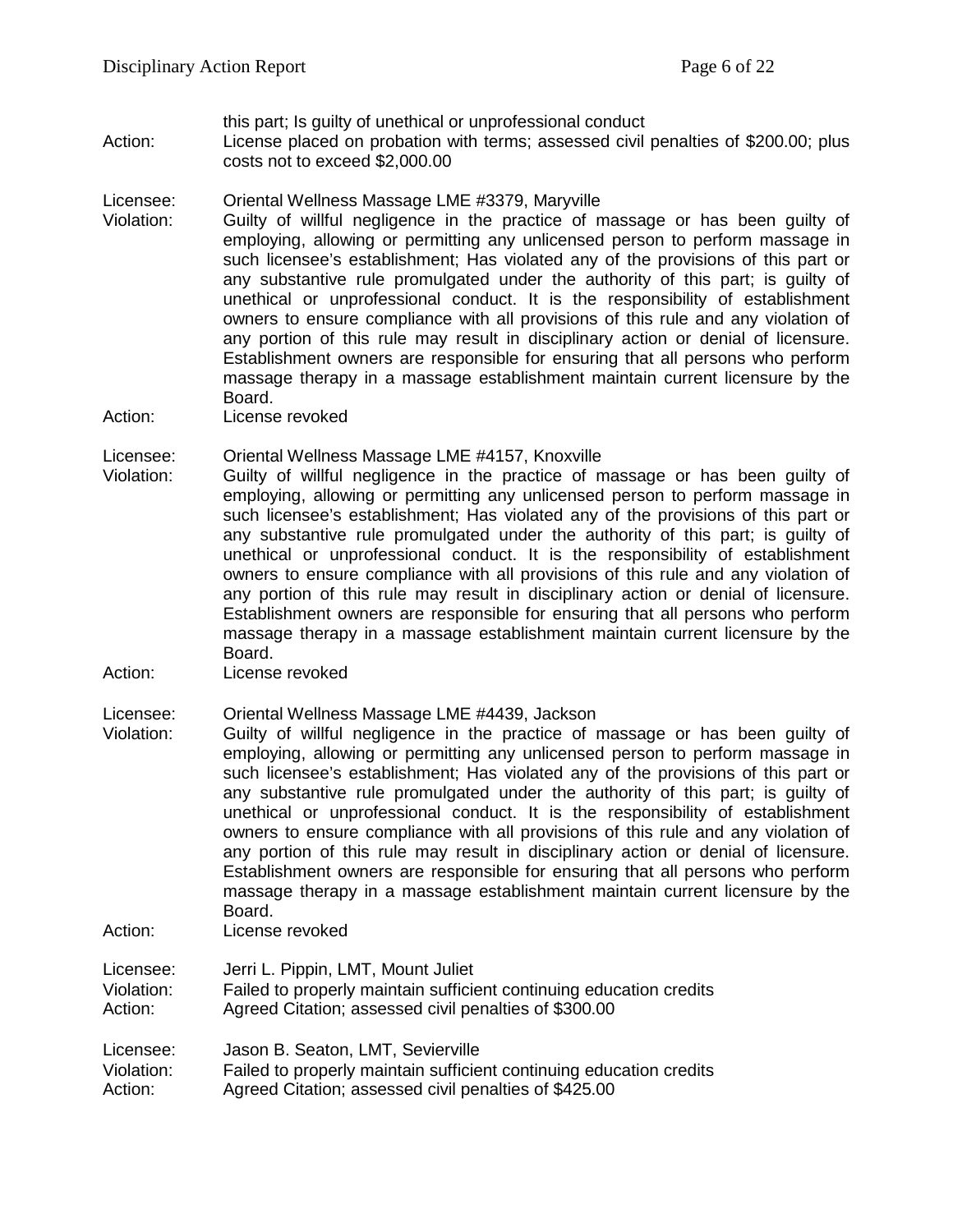- Licensee: Serenity Health, ME #3347, Cookeville
- Violation: Guilty of operating on expired license
- Action: Agreed Citation; assessed civil penalties of \$400.00
- Licensee: Vital Essence Massage, LME, Murfreesboro
- Violation: Guilty of operating without a valid massage establishment license; Persons or massage establishments engaged in massage for compensation shall be licensed by the massage licensure board. Any person or establishment who advertises or engages in massage for compensation without a current valid license from the massage licensure board commits a Class B misdemeanor, It is unlawful to use the word 'massage' or any other term that implies massage technique or method when advertising a service by a person who is not licensed under this chapter or another chapter of state law. Has violated any of the provisions of this part or any substantive rule promulgated under the authority of this part; It is the responsibility of establishment owners to ensure compliance with all provisions of this rule and any violation of any portion of this rule may result in disciplinary action or denial of licensure.
- Action: License placed on probation with terms.

Licensee: Daniel W. Walker, LMT, Lookout Mountain<br>Violation: Failed to properly maintain sufficient cont

- Failed to properly maintain sufficient continuing education credits. All licensees must complete twenty five (25) hours of continuing education every two (2) calendar years, as a prerequisite to licensure renewal. The first two year cycle for continuing education ran from January 1, 2003 to December 31, 2004 and shall continue on two year cycles thereafter. Any massage therapists who fails to obtain the required continuing education hours or who falsely attests to attendance and/or completion of the required hours of continuing education may be subject to disciplinary action. Comply with all applicable Tennessee statutes and regulations as well as Orders issued by the Board pursuant to its disciplinary and/or declaratory order Authority; and Consistently maintain and improve professional knowledge and competence, striving for professional excellence through regular assessment of personal and professional strengths and weaknesses and through continued education training.
- Action: License suspended with terms; assessed civil penalties of \$700.00 plus costs not to exceed \$1,000.00

Licensee: Jamaica Shanya Westbrook, LMT, Memphis

Violation: Failed to timely renew license

Action: Agreed Citation; assessed civil penalties of \$100.00

Licensee: Xiedong Xu, LMT, Maryville

Violation: Guilty of willful negligence in the practice of massage or has been guilty of employing, allowing or permitting any unlicensed person to perform massage in such licensee's establishment; Has violated any of the provisions of this part or any substantive rule promulgated under the authority of this part; is guilty of unethical or unprofessional conduct. It is the responsibility of establishment owners to ensure compliance with all provisions of this rule and any violation of any portion of this rule may result in disciplinary action or denial of licensure. Establishment owners are responsible for ensuring that all persons who perform massage therapy in a massage establishment maintain current licensure by the Board.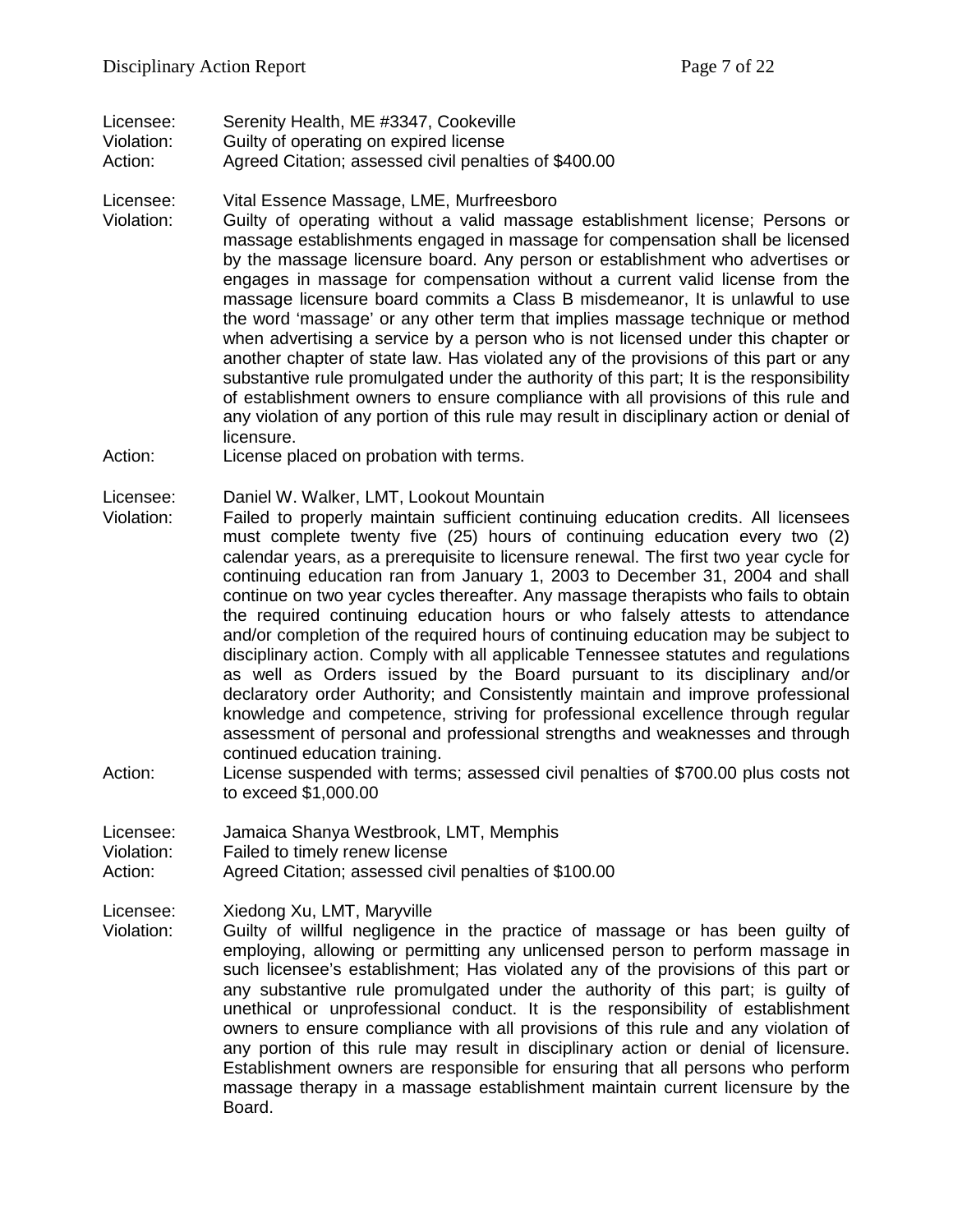Action: License placed on probation; assessed civil penalties of \$2,000 plus costs not to exceed \$5,000

### **BOARD OF MEDICAL EXAMINERS**

Licensee: Rey Bello, MD, Memphis\* Violation: Applicant has had prior board disciplinary action in New York and New Jersey. Action: Issued conditional license *\*Delayed Reporting, certificate disciplined Sep. 2016*

Licensee: Louis B. Brill, II, MD, Virginia

- Violation: Failed to report disciplinary action in Virginia. Guilty of unprofessional, dishonorable or unethical conduct; Disciplinary action against a person licensed to practice medicine by another state or territory of the United State for any acts or omissions that would constitute grounds for discipline of a person licensed in this state. A certified copy of the initial or final order or other equivalent document memorializing the disciplinary action from the disciplining state or territory shall constitute prima facie evidence of violation of this section and be sufficient grounds upon which to deny, restrict or condition licensure or renewal and/or discipline a person's license in this state; The facts stipulated to in paragraph three (3) of the Stipulations of Fact, supra, constitute a violation of Tennessee law…which provides that failure of a licensed healthcare provider to report certain events, including disciplinary action from other state licensing boards and medical malpractice settlements of at least \$75,000.00 is ground for disciplinary action. Action: License reprimanded; assessed civil penalty \$200.00 plus costs not to exceed
- \$3,000.00.
- Licensee: Alex Abelardo Sarmiento Fider, MD, Murfreesboro
- Violation: Guilty of repeatedly meeting with patients in a public place for their appointments. Unprofessional, dishonorable or unethical conduct.
- Action: License reprimanded; assessed civil penalty \$1,250.00 plus costs not to exceed \$2,000.00

| Licensee:  | Bradley Freeman, MD, Brentwood*                             |
|------------|-------------------------------------------------------------|
| Violation: | Failed to maintain sufficient continuing education credits. |
| Action:    | Assessed civil penalty of \$200.00                          |
|            | *Delayed Reporting, certificate disciplined Sep. 2016       |

Licensee: Ashley E. Hill, MDXL, Murfreesboro

Violation: Failed to maintain sufficient continuing education credits. The certificates and accreditations issued pursuant to board established procedures. A person holding a certificate issued pursuant to this section may be disciplined for the same causes and under the same procedures as…for the medical board. Violation or attempted violation, directly or indirectly, or assisting in or abetting the violation of, or conspiring to violate any provision of this chapter or, any lawful order of the board issued pursuant thereto or any criminal statute of the state of Tennessee. Each person certified by the Board must biennially attend and complete twenty (20) hours of radiological related continuing education in courses approved by the Board. Two (2) of the required twenty (20) biennial continuing education hours must be pertaining to appropriate statutes, rules and regulations and other subjects that would be directly related to compliance with, and/or penalties for non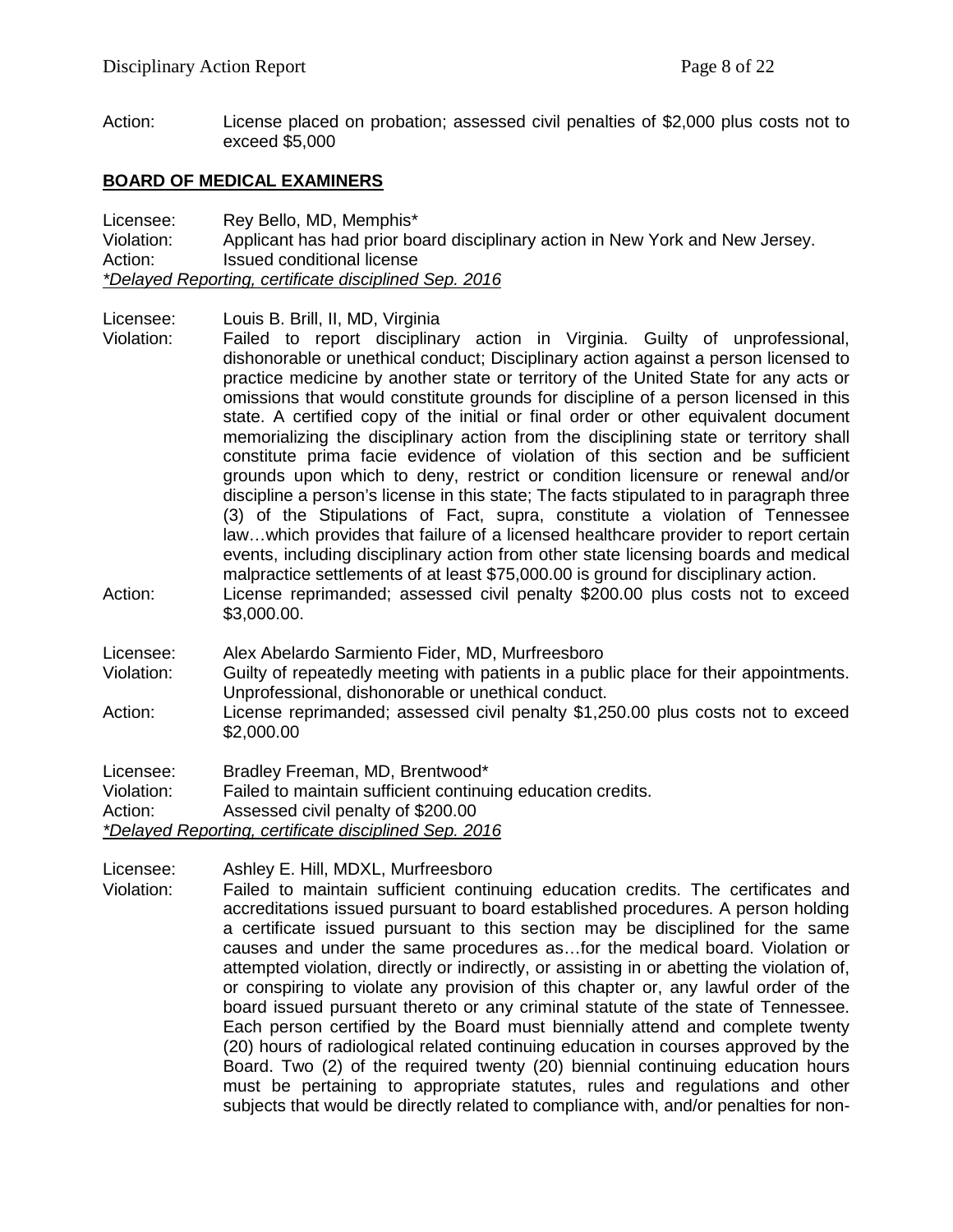compliance with the statutes, rules and regulations. This course must include content pertaining to the ARRT's Standards of Ethics if the certificate holder is fully certified.

- Action: Licensed reprimanded; assessed civil penalty of \$1,500.00; plus costs not to exceed \$2,000.00
- Licensee: William A. James, MD, Union City
- Violation: Failed to produce a copy of the protocol and formulary for his supervision of Advanced Practice Registered Nurse (APRN); failed to review APRN's charts every 10 business days; failed to visit APRN's family practice clinic at least once every 30 days; failed to review all of APRN's family practice patient records for visits in which the patients received prescriptions for controlled substances. Protocols are required and shall be jointly developed and approved by the supervising physician and nurse practitioner; shall outline and cover the applicable standard of care; shall be reviewed and updated biennially; shall be maintained at the practice site; shall account for al protocol drugs by appropriate formulary; shall be specific to the population seen; shall be dated and signed; and the supervising physician shall be responsible for ensuring compliance with the applicable standard of care under (5). Additionally, the supervising physician shall develop clinical guidelines in collaboration with the certified nurse practitioner to include a method for documenting consultation and referral. Copies of protocols and formularies shall be maintained at the practice site and shall be made available upon request for inspection by the respective boards. Once every ten (10) business days the supervising physician shall make a personal review of the historical, physical and therapeutic data and shall so certify by signature on any patient within thirty (30) days: When prescriptions written by the certified nurse practitioner fall outside the protocols; When a controlled drug has been prescribed. In any event, a supervising physician shall personally review at least twenty percent (20%) of charts monitored or written by the certified nurse practitioner every thirty (30) days. The supervising physician shall be required to visit any remote site at least once every thirty (30) days.
- Action: License reprimanded with 5 year prohibition of supervising or collaborating with mid-levels and 3 year prohibition of working in pain clinics in any capacity; assessed civil penalty of \$5,000.00 plus costs not to exceed \$10,000.00
- Licensee: Hailu T. Kabtimer, MD, Hendersonville
- Violation: Guilty of false statements or representations of a material fact for benefit or payment under a Federal health care program. Conviction of a felony, conviction of any offense under state or federal laws relative to drugs or the practice of medicine, conviction of any offense involving moral turpitude or conviction or any offense for which the person is required to register as a sexual offender or violent sexual offender.
- Action: License reprimanded; assessed civil penalty \$1,000.00 plus costs not to exceed \$2,000.00

Licensee: S.L. Lampkin, IV, MD, Nashville

Violation: Failed to become qualified as a pain management specialist prior to becoming director of a pain management clinic; failed to review all patient charts receiving prescriptions for controlled substances within 10 days of patient encounter; failed to sign patient charts reviewed within 30 days of patient encounter. In addition to the requirements of subdivision (a) (1), each physician serving as a medical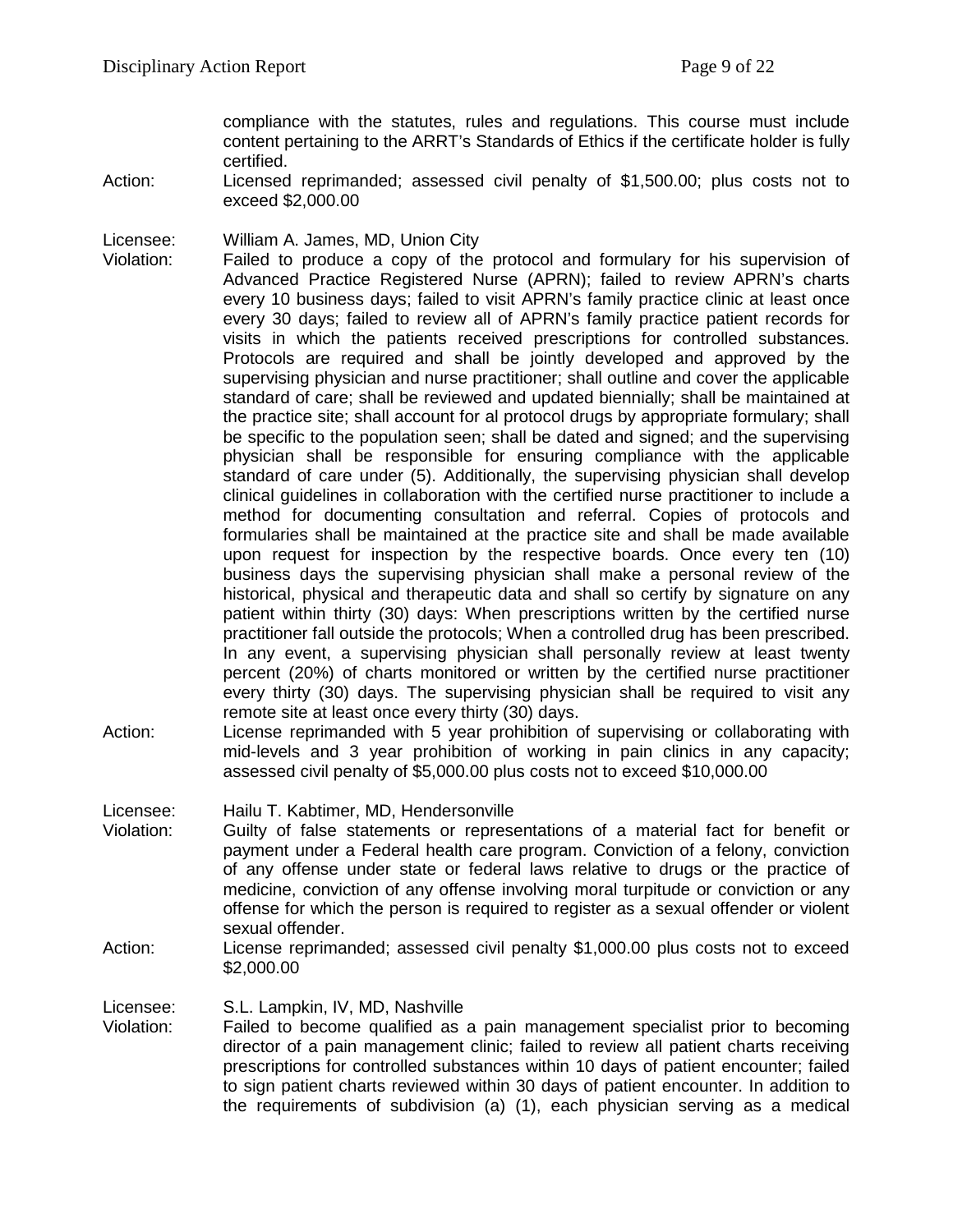director at a pain management clinic shall be a pain management specialist as defined in this part. 'Medical director' means an individual who is licensed as a physician under chapter 6 or 9 of this title, and who practices in this state with an unrestricted, unencumbered license; provides oversight relative to the operations of a pain management clinic; and is a pain management specialist on or after July 1, 2016; All advanced practice nurses licensed under chapter 7 of this title and physician assistants licensed under chapter 19 of this title, who practice in a certified pain clinic, shall be supervised by a pain medicine specialist as defined in this part. Once every ten (10) business days the supervising physician shall make a personal review of the historical, physical and therapeutic data and shall so certify by signature on any patient within thirty (30) days; when medically indicated; when requested by the patient; when prescriptions written by the certified nurse practitioner fall outside the protocols; when prescriptions are written by a nurse practitioner who possesses a temporary certificate of fitness; and when a controlled drug has been prescribed. In any event, a supervising physician shall personally review at least twenty percent (20%) of charts monitored or written by a certified nurse practitioner every thirty (30) days. Ensure that each supervising physician for each of the health care providers working at the clinic complies with the supervision requirements contained in Tennessee Comprehensive Rules and Regulations...as applicable. Should the medical director of the clinic serve as a health care provider's supervising physician, the medical director must ensure that he or she complies…as applicable

- Action: License reprimanded with terms; assessed civil penalties of \$9,700 plus costs not to exceed \$10,000
- Licensee: Ivon G. Mendoza, MDXL, Murfreesboro
- Violation: Guilty of practicing as a medical x-ray operator on an expired license. The certificates and accreditations issued pursuant to board established procedures. A person holding a certificate issued pursuant to this section may be disciplined for the same causes and under the same procedures as…for the medical board. Violation or attempted violation, directly or indirectly, or assisting in or abetting the violation of, or conspiring to violate any provision of this chapter or, any lawful order of the board issued pursuant thereto or any criminal statute of the state of Tennessee. All certificate holders must renew their certificates to be able to legally continue in practice. Renewal is governed by the following: The due date for renewal is its expiration date which is the last day of the month in which a certificate holder's birthday falls pursuant to the Division of Health Related Boards 'biennial birthdate renewal system'…; methods of renewal-renewal may be accomplished by one of the following methods: Internet Renewals – Individuals may apply for renewal and pay the necessary fees via the internet. Paper Renewals - Certificate holders who have not renewed their authorization online via the internet will have a renewal application for mailed to them at the last address provided by them to the Board prior to the expiration date of their current certificate. Failure to receive such notification does not relieve the individual of the responsibility of timely meeting all requirements for renewal. To be eligible for renewal a certificate holder must submit to the Division of Health Related Boards on or before the certificate's expiration date the following: a completed and signed renewal application form; the renewal and state regulatory fees.
- Action: License reprimanded; assessed civil penalty of \$1,200.00 plus costs not to exceed \$1,000.00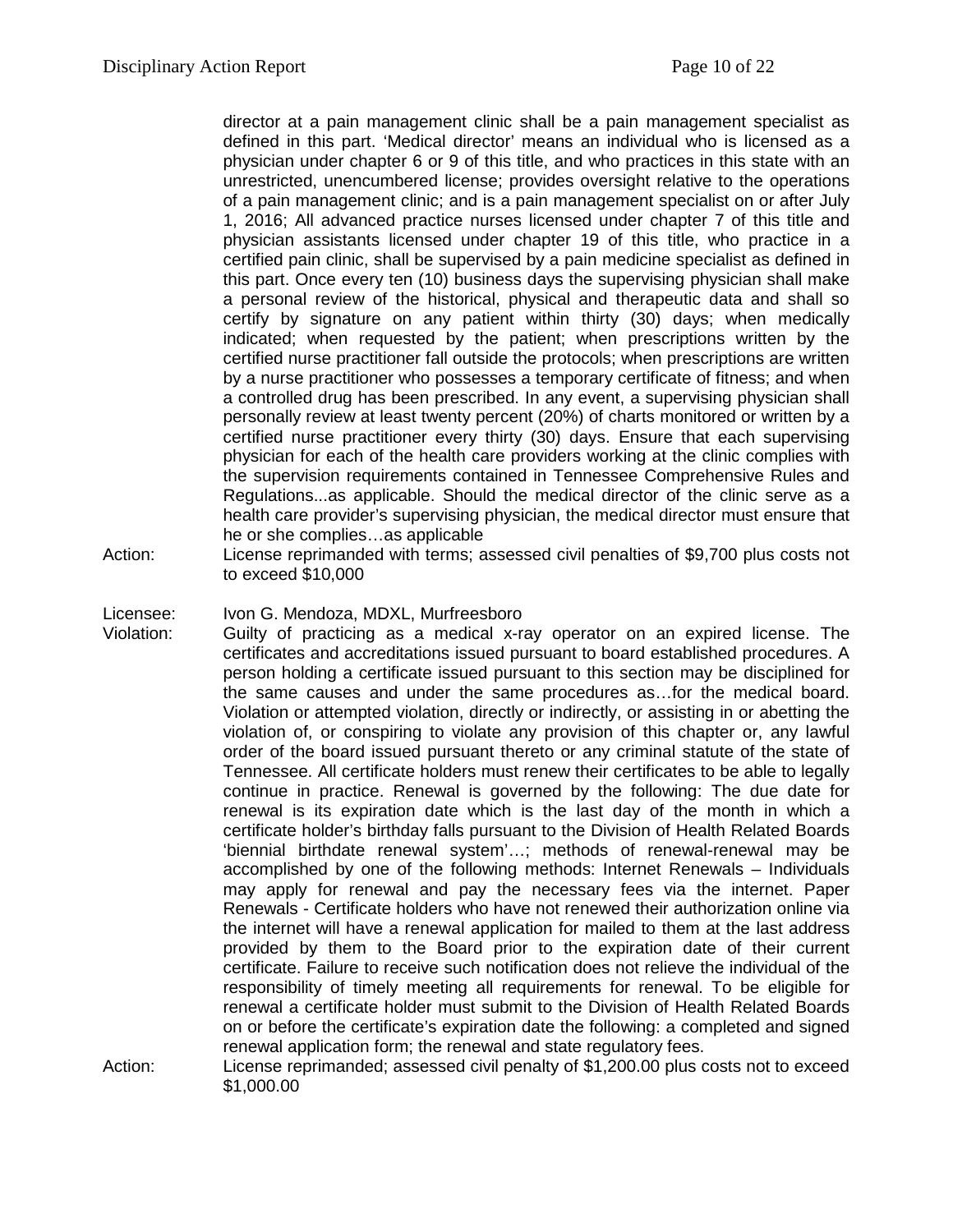- Licensee: Todd H. Nairn, MD, Virginia
- Failed to report his Virginia or Kentucky discipline to the Tennessee Board of Medical Examiners within thirty (30) days of the discipline. Disciplinary action against a person licensed to practice medicine by another state or territory of the United State for any acts or omissions that would constitute grounds for discipline of a person licensed in this state. A certified copy of the initial or final order or other equivalent document memorializing the disciplinary action from the disciplining state or territory shall constitute prima facie evidence of violation of this section and be sufficient grounds upon which to deny, restrict or condition licensure or renewal and/or discipline a person's license in this state. Each provider who has submitted information pursuant to this chapter must update that information in writing by notifying the department within thirty (30) days after the occurrence of an event or attainment of a status that is required to be reported.
- Action: License reprimanded; assessed civil penalty \$600.00 plus costs not to exceed \$2,000.00

# Licensee: Deborah G. Thomas, MD, Dandridge<br>Violation: Respondent pled quilty in the Eastern

- Respondent pled guilty in the Eastern District Court in Tennessee to indictment for conspiracy to distribute schedule 11 and schedule IV controlled substances. Conviction of a felony, conviction of any offense under state or federal laws relative to drugs or the practice of medicine, conviction of any offense involving moral turpitude or conviction or any offense for which the person is required to register as a sexual offender or violent sexual offender.
- Action: License revoked; assessed civil penalty of \$1,000.00 plus costs not to exceed \$2,000.00

### Licensee: Anthony H. Trent, MD, Talbott

- Violation: Guilty of criminal conviction of DUI in Virginia. Violation or attempted violation, directly or indirectly, or assisting in or abetting the violation of, or conspiring to violate any provision of this chapter or, any lawful order of the board issued pursuant thereto or any criminal statute of the state Tennessee.
- Action: License reprimanded; assessed civil penalty of \$1,000.00 plus costs not to exceed \$1,000.00
- Licensee: Clinton A. Wight, MD, Maryville
- Violation: Guilty of unprofessional conduct. Dispensing, prescribing or otherwise distributing any controlled substance, controlled substance analogue or other drug to any person in violation of any law of the state or of the United States; Prescribing dangerous drugs without observing Board guidelines; failed to adhere to Board Rules regarding prerequisites to issuing prescriptions or dispensing medications in person, electronically, or over the internet.
- Action: License reprimanded with terms; must complete Board ordered coursework in the areas of medical record-keeping and prescribing controlled drugs; assessed civil penalty of \$1,495.00 plus costs not to exceed \$5,000

### **BOARD OF MEDICAL EXAMINERS COMMITTEE ON PHYSICIAN ASSISTANTS**

- Licensee: Melissa L. Hartwell, PA, Marion, Virginia
- Violation: Guilty of Unprofessional, dishonorable or unethical conduct; Conviction of a misdemeanor or felony; making or signing in one's professional capacity any certificate that is known to be false at the time one makes or signs such certificate;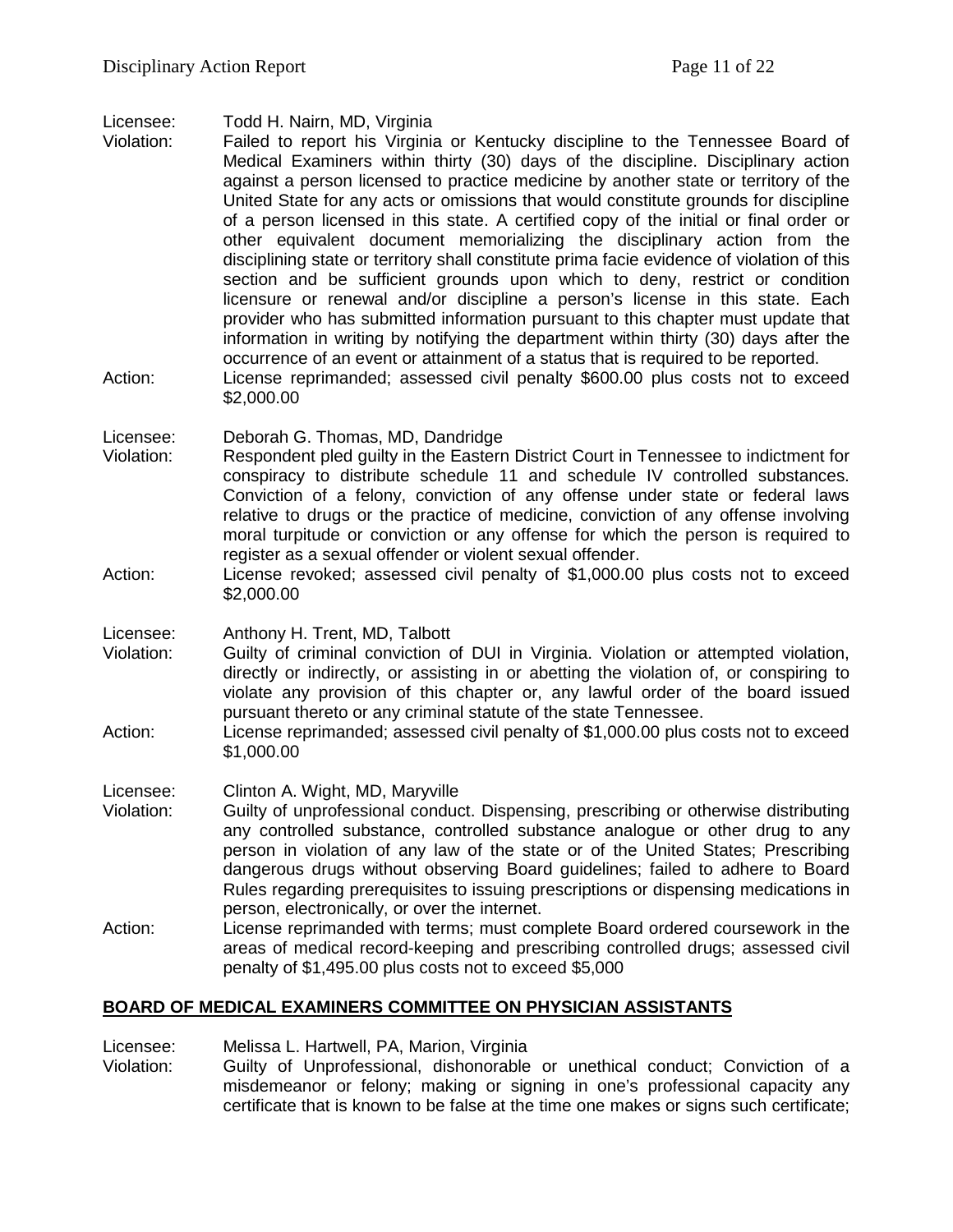dispensing, prescribing, or otherwise distributing any controlled substance or any other drug not in the course and professional practice, or not in good faith to relieve pain and suffering, or not to cure an ailment, physical infirmity or disease; dispensing, prescribing, or otherwise distributing any controlled substance to any person in violation of any law of the state or of the United States; Violation of prescribing statutes and rules to include improper or abusive practices inconsistent with normal prescribing guidelines. Disciplinary action against a person licensed, certified, registered, or permitted to practice medicine by another state or territory of the United States.

Action: License suspended with terms for not less than 2 years followed by probation of not less than 5 years; permanent surrender of DEA license; assessed civil penalty of \$1,000.00 plus costs not to exceed \$5,000.00

### **BOARD OF NURSING**

Licensee: Christopher G Adcock, RN/APRN, Lewisburg

- Violation: Unfit or incompetent by reason of negligence, habits, or other cause; addicted to alcohol or drugs to the degree of interfering with nursing duties; guilty of unprofessional conduct; to wit: unauthorized use or removal of narcotics, drugs, supplies, or equipment from any health care facility, school, institution or other work place location; and engaging in acts of dishonesty which relate to the practice of nursing; refusing to submit to a drug test or testing positive for any drug on any government or private sector pre-employment, employerordered confirmed drug test
- Action: APRN certification and RN license suspended with terms; multistate privilege to practice void

Licensee: Kristen Armstrong, RN, Knoxville

- Violation: Guilty of unprofessional conduct, to wit: failure to maintain a record for each patient which accurately reflects the nursing problems and interventions for the patient and/or failure to maintain a record for each patient which accurately reflects the name and title of the nurse providing care; permitting or allowing another person to use his or her license for the purpose of nursing the sick or afflicted for compensation; and engaging in acts of dishonesty which relate to the practice of nursing
- Action: License reprimanded with terms; must obtain continuing education hours on the topics of general ethics and ethics in billing

Licensee: Julie A. Bliss, RN/APRN, Powell

- Violation: Guilty of unprofessional conduct; to wit: prescribing in a manner inconsistent with Rules 1000-04-.08 and 1000-04-.09
- Action: APRN certificate placed on probation with terms; multistate privilege to practice void; must obtain Board-ordered coursework on the topics of medical record keeping and prescribing controlled drugs; must decrease the volume of prescribed opioids; assessed a \$1,500.00 civil penalty, plus costs not to exceed \$12,000.00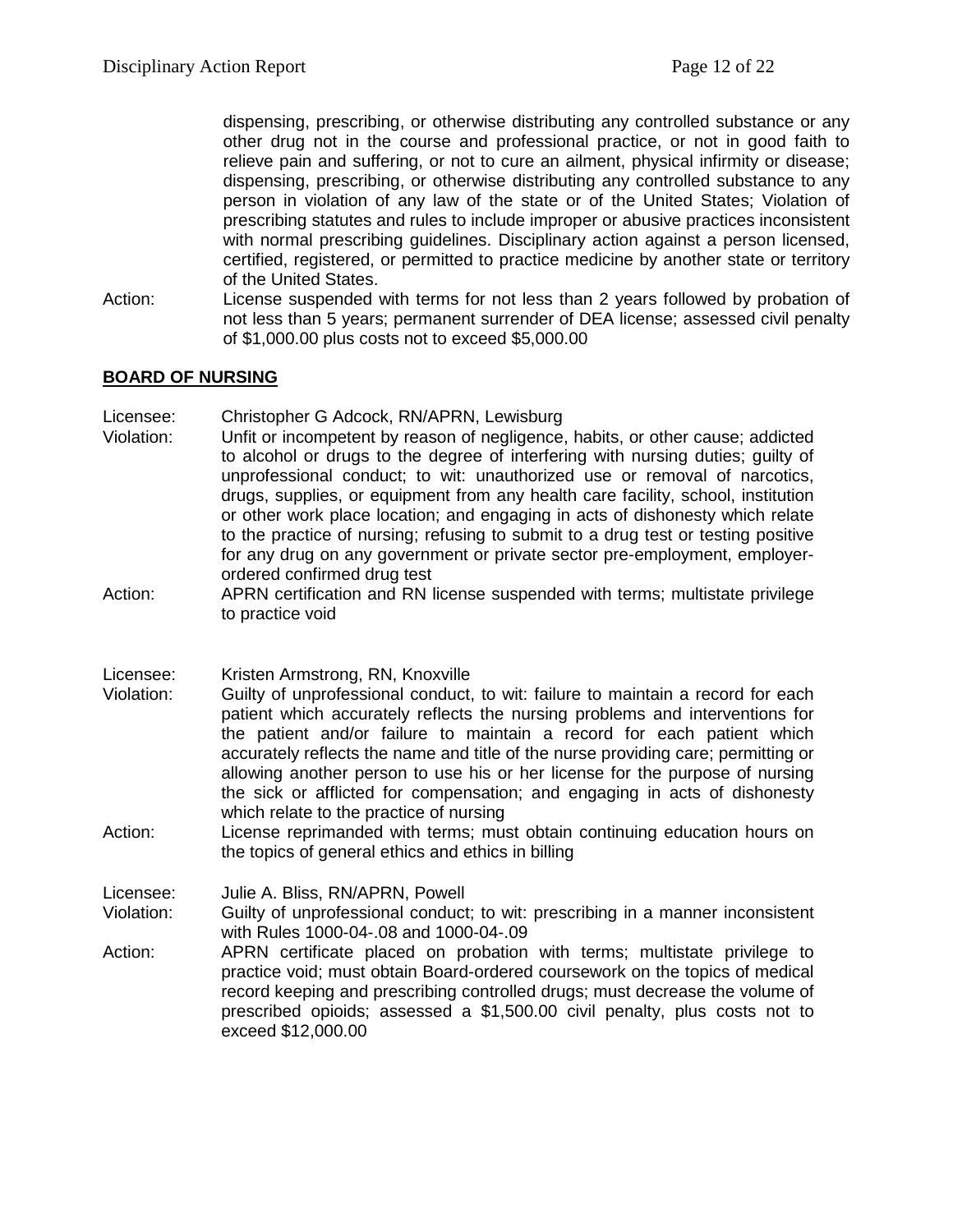| Licensee:<br>Violation:<br>Action: | Brandy M. Burchell, RN/APRN, Knoxville<br>Unfit or incompetent by reason of negligence, habits or other cause; and guilty<br>of unprofessional conduct, to wit: over-prescribing or prescribing in a manner<br>inconsistent with Rules 1000-04-.08 and 1000-04-.09<br>APRN certificate revoked; RN license placed on probation with terms; must<br>obtain continuing education hours on the topics of ethics, boundaries, and<br>documentation; assessed a civil penalty in the amount of \$13,000, plus costs<br>not to exceed \$100,000                                                  |
|------------------------------------|--------------------------------------------------------------------------------------------------------------------------------------------------------------------------------------------------------------------------------------------------------------------------------------------------------------------------------------------------------------------------------------------------------------------------------------------------------------------------------------------------------------------------------------------------------------------------------------------|
| Licensee:<br>Violation:<br>Action: | Tacaweta L. Burton, LPN, Olive Branch, MS<br>Guilty of unprofessional conduct; to wit: failure to maintain a record for each<br>patient which accurately reflects the nursing problems and interventions for<br>the patient and/or failure to maintain a record for each patient which<br>accurately reflects the name and title of the nurse providing care; abandoning<br>or neglecting a patient requiring nursing care; and engaging in acts of<br>dishonesty which relate to the practice of nursing<br>Privilege to practice as a practical nurse in the State of Tennessee revoked; |
|                                    | assessed costs not to exceed \$1,000                                                                                                                                                                                                                                                                                                                                                                                                                                                                                                                                                       |
| Licensee:<br>Violation:<br>Action: | Barry D. Buttrey, RN, Cleveland<br>Guilty of a crime; guilty of unprofessional conduct<br>Conditional license granted; license suspended; suspension stayed; license<br>placed on probation to run concurrent with Tennessee Professional<br>Assistance Program compliance                                                                                                                                                                                                                                                                                                                 |
| Licensee:<br>Violation:<br>Action: | Juelda Coleman, APRN/RN, McEwen<br>Failed to pay student loan<br>License suspended with terms                                                                                                                                                                                                                                                                                                                                                                                                                                                                                              |
| Licensee:<br>Violation:<br>Action: | Christy Gibson, RN, Cookeville<br>Failed to pay student loan<br>License suspended with terms                                                                                                                                                                                                                                                                                                                                                                                                                                                                                               |
| Licensee:<br>Violation:            | Jeffery S. Gobell, RN, Lawrenceburg<br>Unfit or incompetent by reason of negligence, habits or other cause; and guilty<br>of unprofessional conduct, to wit: revocation, suspension, probation or other<br>discipline of a license to practice nursing by another state or territory of the<br>United States for any act or omission which would constitute grounds for the<br>revocation, suspension, probation or other discipline of a license in this state                                                                                                                            |
| Action:                            | License suspended with terms                                                                                                                                                                                                                                                                                                                                                                                                                                                                                                                                                               |
| Licensee:<br>Violation:<br>Action: | Heather M. Hodge, LPN, Estill Springs<br>Guilty of unprofessional conduct<br>License revoked                                                                                                                                                                                                                                                                                                                                                                                                                                                                                               |
| Licensee:<br>Violation:<br>Action: | Adrienne Holliday, LPN, Savannah<br>Failed to pay student loan<br>License suspended with terms                                                                                                                                                                                                                                                                                                                                                                                                                                                                                             |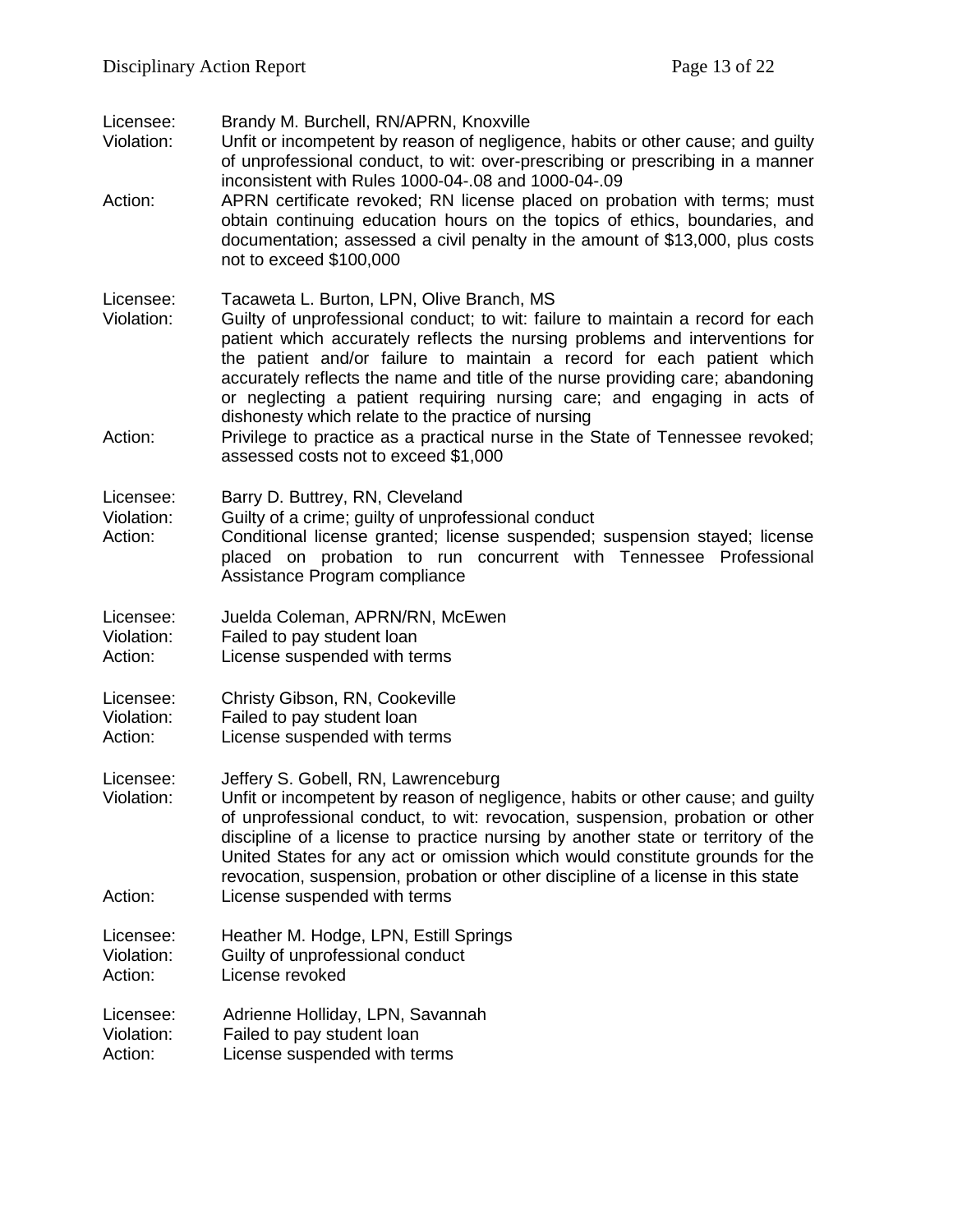| Licensee:<br>Violation:<br>Action: | Marilyn Keys, LPN, Memphis<br>Failed to pay student loan<br>License suspended with terms                                                                                                                                                                                                                                                                                                                                                                                                                                                                                                                                                                                                                                                                                                                                                                                                             |
|------------------------------------|------------------------------------------------------------------------------------------------------------------------------------------------------------------------------------------------------------------------------------------------------------------------------------------------------------------------------------------------------------------------------------------------------------------------------------------------------------------------------------------------------------------------------------------------------------------------------------------------------------------------------------------------------------------------------------------------------------------------------------------------------------------------------------------------------------------------------------------------------------------------------------------------------|
| Licensee:<br>Violation:<br>Action: | Jennifer Johnson, RN, Nashville<br>Guilty of a crime; and guilty of unprofessional conduct<br>Conditional reinstatement granted; license suspended with terms                                                                                                                                                                                                                                                                                                                                                                                                                                                                                                                                                                                                                                                                                                                                        |
| Licensee:<br>Violation:            | James L. Jones, RN, La Vergne<br>Guilty of a crime; addicted to alcohol or drugs to the degree of interfering with<br>nursing duties.                                                                                                                                                                                                                                                                                                                                                                                                                                                                                                                                                                                                                                                                                                                                                                |
| Action:                            | License placed on probation with terms.                                                                                                                                                                                                                                                                                                                                                                                                                                                                                                                                                                                                                                                                                                                                                                                                                                                              |
| Licensee:<br>Violation:            | Shelby Land, LPN, Ripley<br>Guilty of a crime; and guilty of unprofessional conduct, to wit: making false or<br>materially incorrect, inconsistent or unintelligible entries in any patient records<br>or in the records of any health care facility, school, institution or other work<br>place location pertaining to the obtaining, possessing, or administration of any<br>controlled substance as defined in the Federal Controlled Substance Act;<br>unauthorized use or removal of narcotics, drugs, supplies, or equipment from<br>any health care facility, school, institution or other work place location; the use<br>of any intoxicating beverage or the illegal use of any narcotic or dangerous<br>drug while on duty in any health care facility, school, institution or other work<br>place location; and engaging in acts of dishonesty which relate to the practice<br>of nursing |
| Action:                            | License suspended with terms; assessed a civil penalty of \$500 plus costs not<br>to exceed \$500                                                                                                                                                                                                                                                                                                                                                                                                                                                                                                                                                                                                                                                                                                                                                                                                    |
| Licensee:<br>Violation:<br>Action: | Jill D Lorge, RN/APRN, Knoxville<br>Guilty of unprofessional conduct; to wit: prescribing in a manner inconsistent<br>with Rules 1000-04-.08 and 1000-04-.09<br>APRN certificate placed on probation with terms; multistate privilege to<br>practice void; must obtain Board-ordered coursework on the topics of medical<br>record keeping and prescribing controlled drugs; must decrease the volume of<br>prescribed opioids; assessed a \$2,000 civil penalty, plus costs not to exceed<br>\$12,000                                                                                                                                                                                                                                                                                                                                                                                               |
| Licensee:<br>Violation:<br>Action: | Cindy J. Lovins, RN, Maryville<br>Guilty of unprofessional conduct<br>License revoked; assessed a civil penalty of \$750 plus costs not to exceed<br>\$5,000                                                                                                                                                                                                                                                                                                                                                                                                                                                                                                                                                                                                                                                                                                                                         |
| Licensee:<br>Violation:            | Candace L. Lurry, LPN, Collierville<br>Guilty of unprofessional conduct; to wit: failure to maintain a record for each<br>patient which accurately reflects the nursing problems and interventions for<br>the patient and/or failure to maintain a record for each patient which<br>accurately reflects the name and title of the nurse providing care; abandoning<br>or neglecting a patient requiring nursing care; and engaging in acts of<br>dishonesty which relate to the practice of nursing                                                                                                                                                                                                                                                                                                                                                                                                  |
| Action:                            | License placed on probation with terms; assessment of costs not to exceed<br>\$500                                                                                                                                                                                                                                                                                                                                                                                                                                                                                                                                                                                                                                                                                                                                                                                                                   |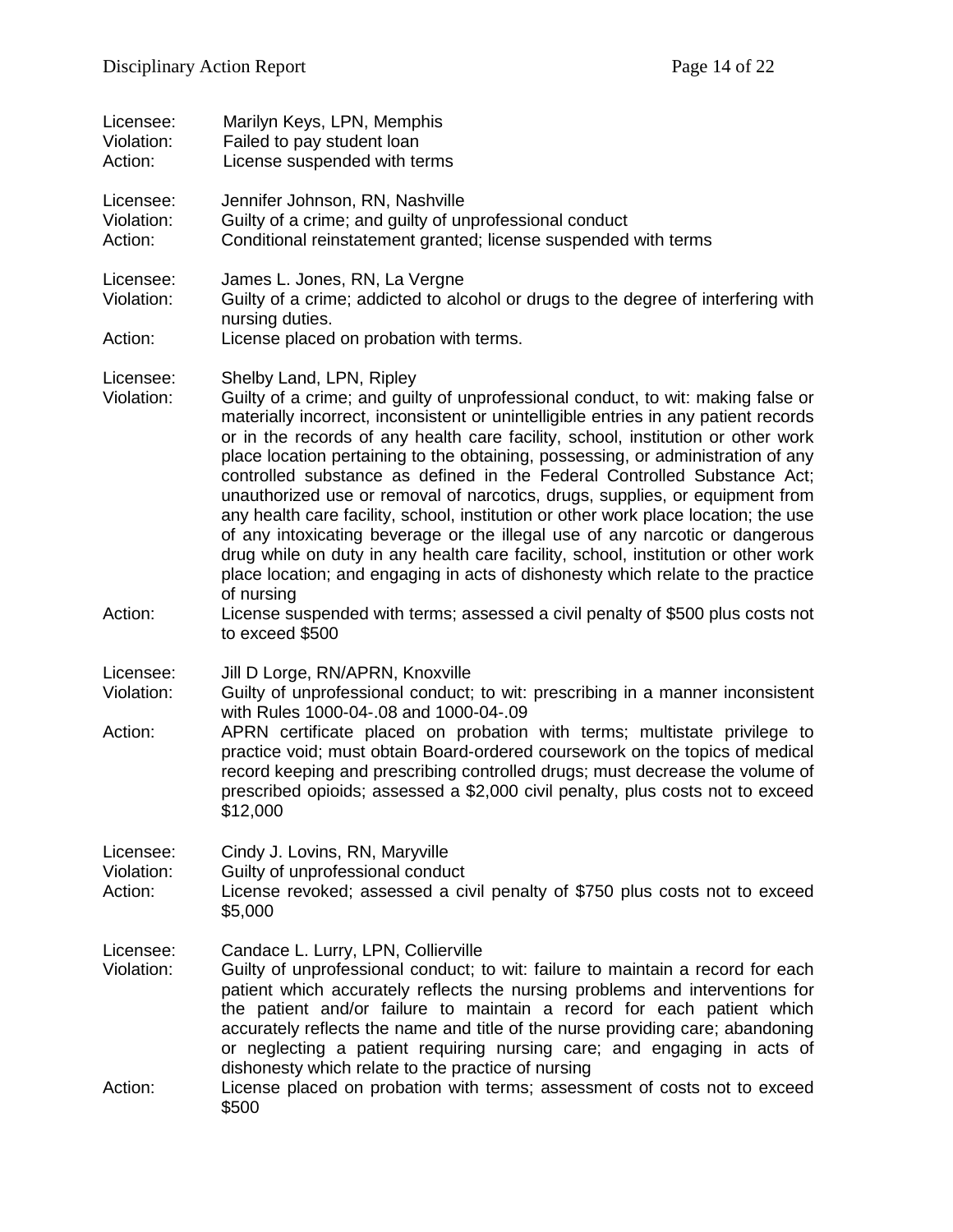| Licensee:<br>Violation:<br>Action: | Jaleesa Mason, LPN, Jackson<br>Guilty of unprofessional conduct; to wit: failure to maintain a record for each<br>patient which accurately reflects the nursing problems and interventions for<br>the patient and/or failure to maintain a record for each patient which<br>accurately reflects the name a title of the nurse providing care; abandoning or<br>neglecting a patient requiring nursing care; and engaging in acts of dishonesty<br>which relate to the practice of nursing<br>License reprimanded; assessed a civil penalty of \$500 plus costs not to |
|------------------------------------|-----------------------------------------------------------------------------------------------------------------------------------------------------------------------------------------------------------------------------------------------------------------------------------------------------------------------------------------------------------------------------------------------------------------------------------------------------------------------------------------------------------------------------------------------------------------------|
|                                    | exceed \$300                                                                                                                                                                                                                                                                                                                                                                                                                                                                                                                                                          |
| Licensee:<br>Violation:<br>Action: | Elizabeth R. Mathes, RN, Johnson City<br>Guilty of unprofessional conduct<br>License reprimanded                                                                                                                                                                                                                                                                                                                                                                                                                                                                      |
| Licensee:<br>Violation:            | Erin McKeon Gorman, RN, Colorado Springs, CO<br>Unfit or incompetent by reason of negligence, habits or other cause; guilty of<br>unprofessional conduct                                                                                                                                                                                                                                                                                                                                                                                                              |
| Action:                            | Tennessee registered nurse license indefinitely suspended with terms;<br>privilege to practice nursing in the State of Tennessee revoked; must cease<br>and desist the practice of nursing in the State of Tennessee; assessed costs<br>not to exceed \$200                                                                                                                                                                                                                                                                                                           |
| Licensee:<br>Violation:            | Toni M. Miller, RN, Memphis<br>Guilty of unprofessional conduct; to wit: violating confidentiality of information<br>or knowledge concerning the patient except when required to do so by a court<br>of law; and engaging in acts of dishonesty which relate to the practice of<br>nursing                                                                                                                                                                                                                                                                            |
| Action:                            | License revoked; assessed a civil penalty of \$1,000 plus costs not to exceed<br>\$5,000                                                                                                                                                                                                                                                                                                                                                                                                                                                                              |
| Licensee:<br>Violation:            | Teodora A. Neagu, RN/APRN, Knoxville<br>Guilty of over-prescribing or prescribing in a manner inconsistent with Rules<br>1000-04-.08 and 1000-04-.09                                                                                                                                                                                                                                                                                                                                                                                                                  |
| Action:                            | APRN certificate placed on probation with terms; must obtain Board-ordered<br>coursework on the topics of medical record keeping and prescribing controlled<br>drugs; must decrease the volume of prescribed opioids; assessed a \$1,000.00<br>civil penalty, plus costs not to exceed \$8,000                                                                                                                                                                                                                                                                        |
| Licensee:<br>Violation:<br>Action: | Anita Nichols, RN, Afton<br>Failed to pay student loan<br>License suspended with terms                                                                                                                                                                                                                                                                                                                                                                                                                                                                                |
| Licensee:<br>Violation:            | Cynthia Dawn Payne - Smith, RN/APRN, Rockford<br>Guilty of unprofessional conduct; to wit: prescribing in a manner inconsistent<br>with Rules 1000-04-.08 and 1000-04-.09                                                                                                                                                                                                                                                                                                                                                                                             |
| Action:                            | APRN certificate placed on probation with terms; multistate privilege to<br>practice void; must obtain Board-ordered coursework on the topics of medical<br>record keeping and prescribing controlled drugs; must decrease the volume of<br>prescribed opioids; a quarterly copy of her Tennessee Controlled Substance<br>Monitoring Database must be submitted every 90 days for the duration of the                                                                                                                                                                 |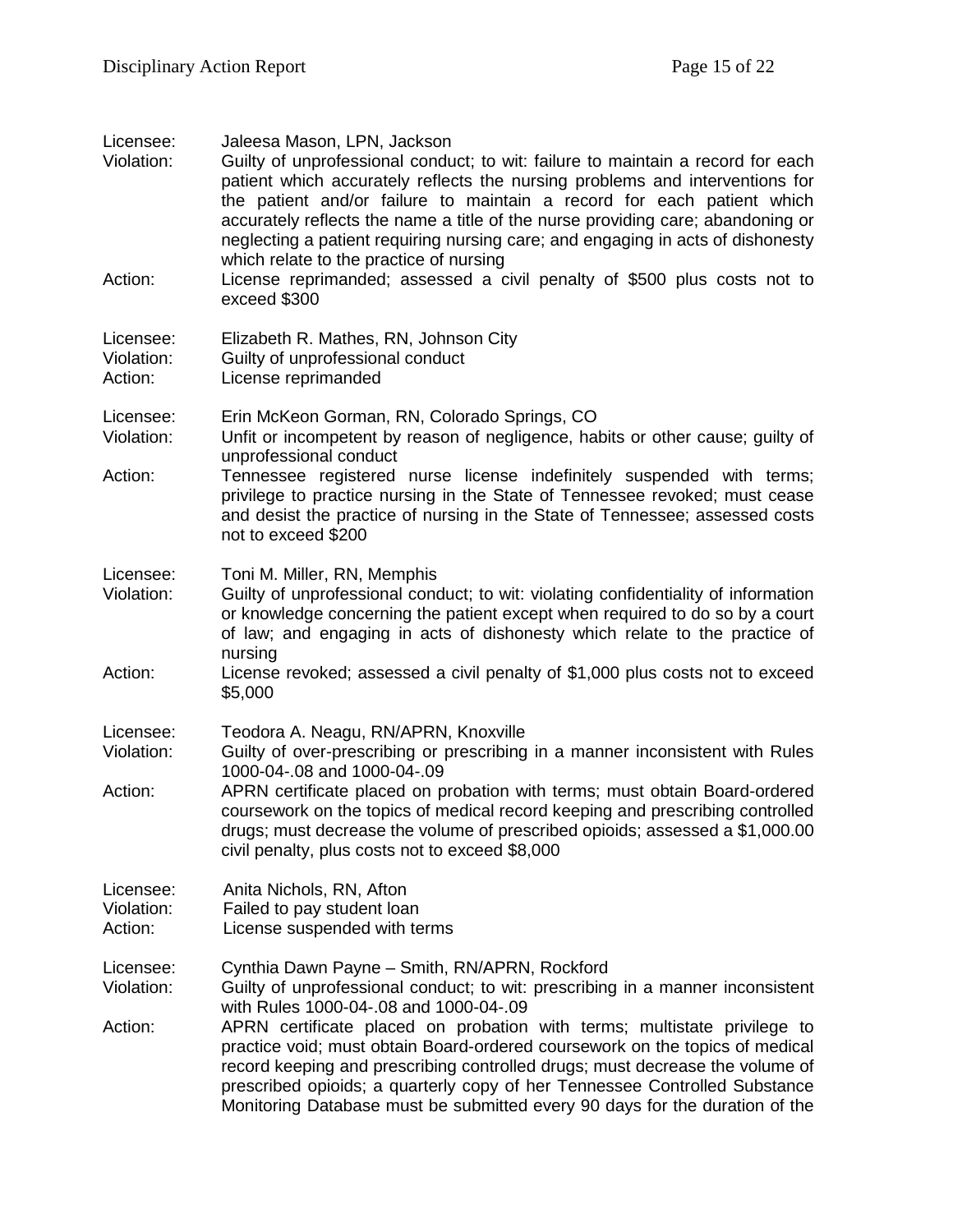probation on her license; assessed a \$2,625 civil penalty, plus costs not to exceed \$12,000

- Licensee: Marjorie C. Pickel, RN/APRN, Lenoir City
- Violation: Guilty of unprofessional conduct, to wit: prescribing in a manner inconsistent with Rules 1000-04-.08 and 1000-04-.09
- Action: APRN certificate placed on probation with terms; multistate privilege to practice voided; must complete Board-ordered coursework on the topics of medical record keeping and prescribing controlled substances; must decrease the volume of prescribed opioids; assessed a \$2,250 civil penalty, plus costs not to exceed \$10,000

Licensee: Tracy Poole, RN, Murfreesboro

- Violation: Violated or attempted to violate, directly or indirectly, or assisted in or abetted the violation of or conspired to violate any provision of this chapter or any lawful order of the Board issued pursuant thereto
- Action: Conditional reinstatement granted; license suspended; suspension stayed; license placed on probation to run concurrent with Tennessee Professional Assistance Program monitoring agreement but for no less than three years; assessed a \$1,000 civil penalty

### Licensee: Rebecca D. Shadrick, LPN, McMinnville

Violation: Guilty of unprofessional conduct; unfit or incompetent by reason of negligence, habits or other cause; addicted to alcohol or drugs to the degree of interfering with nursing duties; guilty of unprofessional conduct, to wit: being under the influence of alcoholic beverages or under the influence of drugs while on duty in any health care facility, school, institution, or other work place; and engaging in acts of dishonesty which relate to the practice of nursing. Action: License suspended with terms

| Licensee:  | Alexandra Simmons, RN, Bartlett |
|------------|---------------------------------|
| Violation: | Failed to pay student loan      |
| Action:    | License suspended with terms    |

| Licensee:  | Michael Slayman, LPN, Nunnelly |
|------------|--------------------------------|
| Violation: | Failed to pay student loan     |
| Action:    | License suspended with terms   |

### Licensee: Steven Spears, LPN, Clinton

Violation: Unfit or incompetent by reason of negligence, habits or other cause; and guilty of unprofessional conduct, to wit: intentionally or negligently causing physical or emotional injury to a patient; failure to maintain a record for each patient which accurately reflects the nursing problems and interventions for the patient and/or failure to maintain a record for each patient which accurately reflects the name and title of the nurse providing care; abandoning or neglecting a patient requiring nursing care; making false or materially incorrect, inconsistent or unintelligible entries in any patient records or in the records of any health care facility, school, institution or other work place location pertaining to the obtaining, possessing or administration of any controlled substance as defined in the Federal Controlled Substances Act; the use of any intoxicating beverage or the illegal use of any narcotic or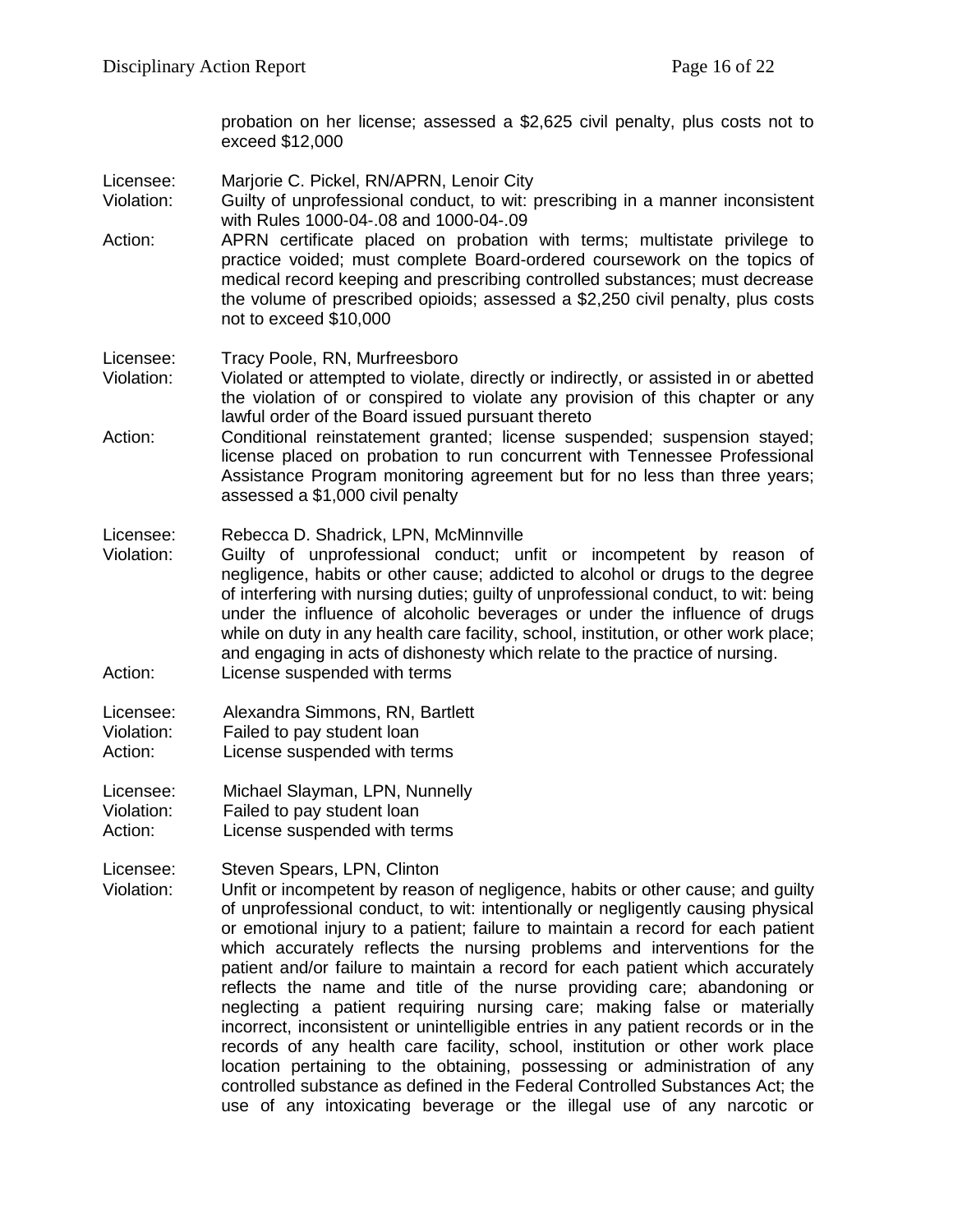dangerous drug while on duty in any health care facility, school, institution or other work place location; being under the influence of alcoholic beverages, or under the influence of drugs which impair judgment while on duty in any health care facility, school, institution or other work place location; and engaging in acts of dishonesty which relate to the practice of nursing

Action: License revoked; assessed a \$5,000 civil penalty, plus costs not to exceed \$5,000

Licensee: Jennifer M. Stephens, RN, Morristown

Violation: Guilty of refusing to submit to a drug test or testing positive for any drug on any government or private sector pre-employment, employer-ordered or confirmed drug test; guilty of unprofessional conduct; to wit: failure to maintain a record for each patient which accurately reflects the nursing problems and interventions for the patient and/or failure to maintain a record for each patient which accurately reflects the name and title of the nurse providing care; Making false or materially incorrect, inconsistent or unintelligible entries in any patient records or in the records of any health care facility, school, institution or other work place location pertaining to the obtaining, possessing or administration of any controlled substance as defined in the Federal Controlled Substances Act; unauthorized use or removal of narcotics, drugs, supplies, or equipment from any health care facility, school, institution or other work place location; and engaging in acts of dishonesty which relate to the practice of nursing

Action: License voluntarily surrendered; assessed costs not to exceed \$500

Licensee: Tonia R. Suttles, RN/APRN, Clinton

Violation: Guilty of fraudulently obtaining prescriptions; to wit: it is unlawful for any person, firm or corporation to possess, sell, barter or give away any drug known as a legend drug, except upon the written prescription of a duly licensed physician; certified physician assistant; nurse so authorized who is rendering service under the supervision, control and responsibility of a licensed physician, and who meets the requirements; a dentist; an optometrist so authorized; or a veterinarian, and compounded or dispensed by a duly registered pharmacist; it is unlawful for any person, firm or corporation to obtain or attempt to obtain a legend drug or to procure or to attempt to procure the administration of a legend drug, by fraud, deceit, misrepresentation, subterfuge, forgery, alteration of a prescription, by the concealment of a material fact, or by the use of a false name or address; it is unlawful for any person to have in the person's possession, any drug defined or enumerated in this part, without the drug having been prescribed by a duly licensed physician, certified physician's assistant, dentist, optometrist so authorized, or veterinarian, and having been dispensed by a pharmacy duly licensed and registered in this state, unless the person was a resident of another state and had the prescription filled by a duly licensed and registered pharmacist of the other state; unfit or incompetent by reason of negligence, habits or other cause; and guilty of unprofessional conduct; to wit: making false or materially incorrect, inconsistent or unintelligible entries in any patient records or in the records of any health care facility, school, institution or other work place location pertaining to the obtaining, possessing or administration of any controlled substance as defined in the Federal controlled Substances Act; unauthorized use or removal of narcotics, drugs, supplies, or equipment from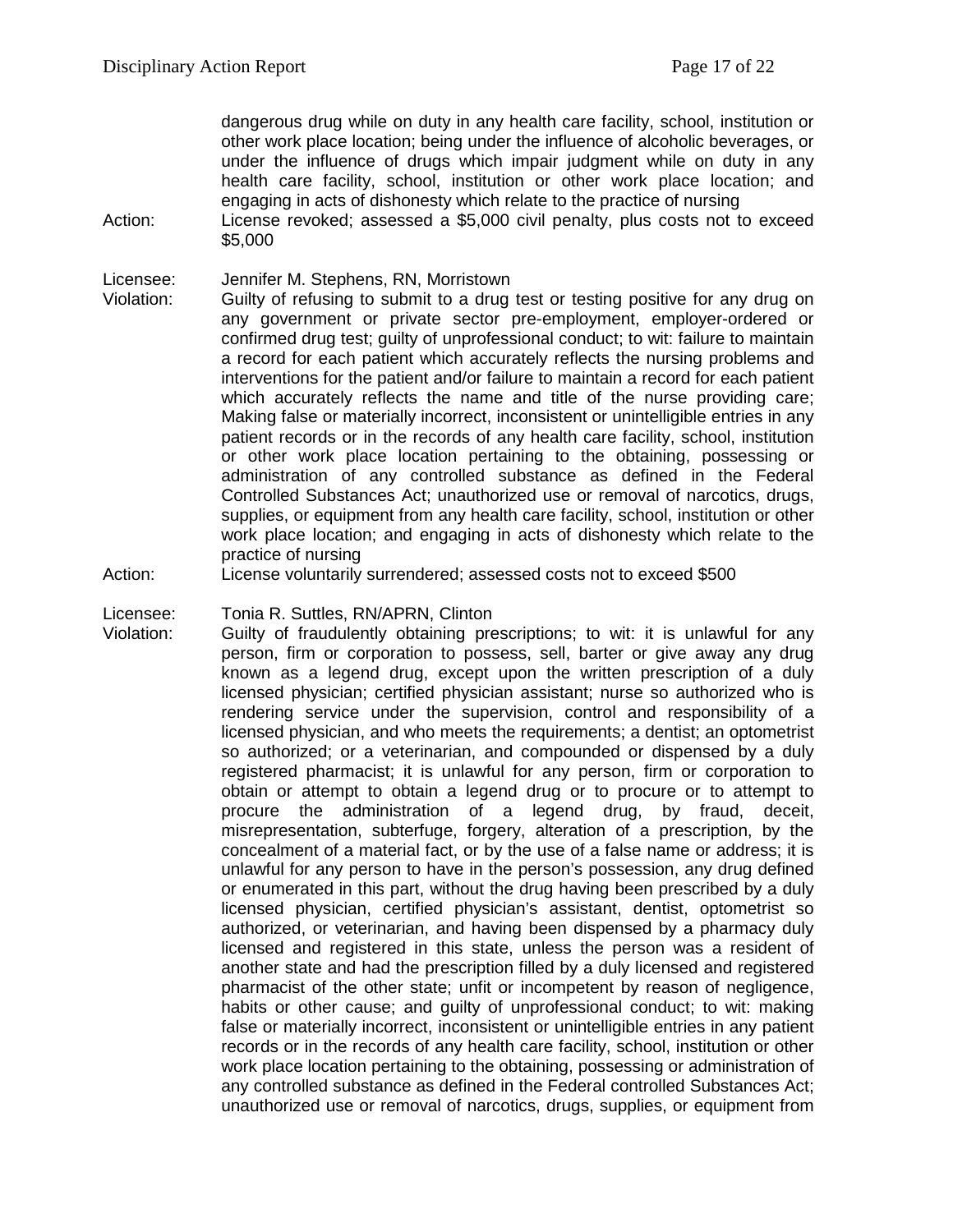any health care facility, school, institution or other work place location; impersonating another licensed practitioner; over-prescribing or prescribing in a manner inconsistent with Rules 1000-04-.08 and 1000-04-.09; and engaging in acts of dishonesty which relate to the practice of nursing Action: APRN certificate and RN license voluntarily surrendered

Licensee: Christina Swafford, LPN, White Bluff Violation: Failed to pay student loan

Action: License suspended with terms

Licensee: Melissa Thacker Blair, RN, Big Stone Gap, VA

Violation: Guilty of unprofessional conduct, to wit: failure to maintain a record for each patient which accurately reflects the nursing problems and interventions for the patient and/or failure to maintain a record for each patient which accurately reflects the name a title of the nurse providing care; making false or materially incorrect, inconsistent or unintelligible entries in any patient records or in the records of any health care facility, school, institution or other work place location pertaining to the obtaining, possessing, or administration of any controlled substance as defined in the Federal Controlled Substance Act; unauthorized use or removal of narcotics, drugs, supplies, or equipment from any health care facility, school, institution or other work place location; unauthorized use or removal of narcotics, drugs, supplies, or equipment from any health care facility, school, institution or other work place location; and engaging in acts of dishonesty which relate to the practice of nursing

Action: Privilege to practice nursing in the State of Tennessee revoked; must cease and desist the practice of nursing in the State of Tennessee; assessed a \$1,500 civil penalty, plus costs not to exceed \$5,000

Licensee: Sharon B. Throop, LPN, Mountain City

Violation: Addicted to alcohol or drugs to the degree of interfering with nursing duties; mentally incompetent; guilty of unprofessional conduct; to wit: the use of any intoxicating beverage or the illegal use of any narcotic or dangerous drug while on duty in any health care facility, school, institution, or other work place location; being under the influence of alcoholic beverages, or under the influence of drugs which impair judgement while on duty in any health care facility, school, institution or other work place location; and revocation, suspension, probation or other discipline of a license to practice nursing by another state for any act or omission which would constitute grounds for the revocation, suspension, probation or other discipline of a license in this state Action: License suspended with terms

Licensee: Byron K Turnbow, RN, Jackson

Violation: Unfit or incompetent by reason of negligence, habits or other cause; addicted to alcohol or drugs to the degree of interfering with nursing duties; guilty of unprofessional conduct

Action: License suspended with terms; assessed costs not to exceed \$500

Licensee: Jeannie Watkins-Dalson, LPN, Spring Hill

Violation: Guilty of unprofessional conduct; to wit: failed to maintain a record for each patient which accurately reflects the nursing problems and interventions for the patient and/or failure to maintain a record for each patient which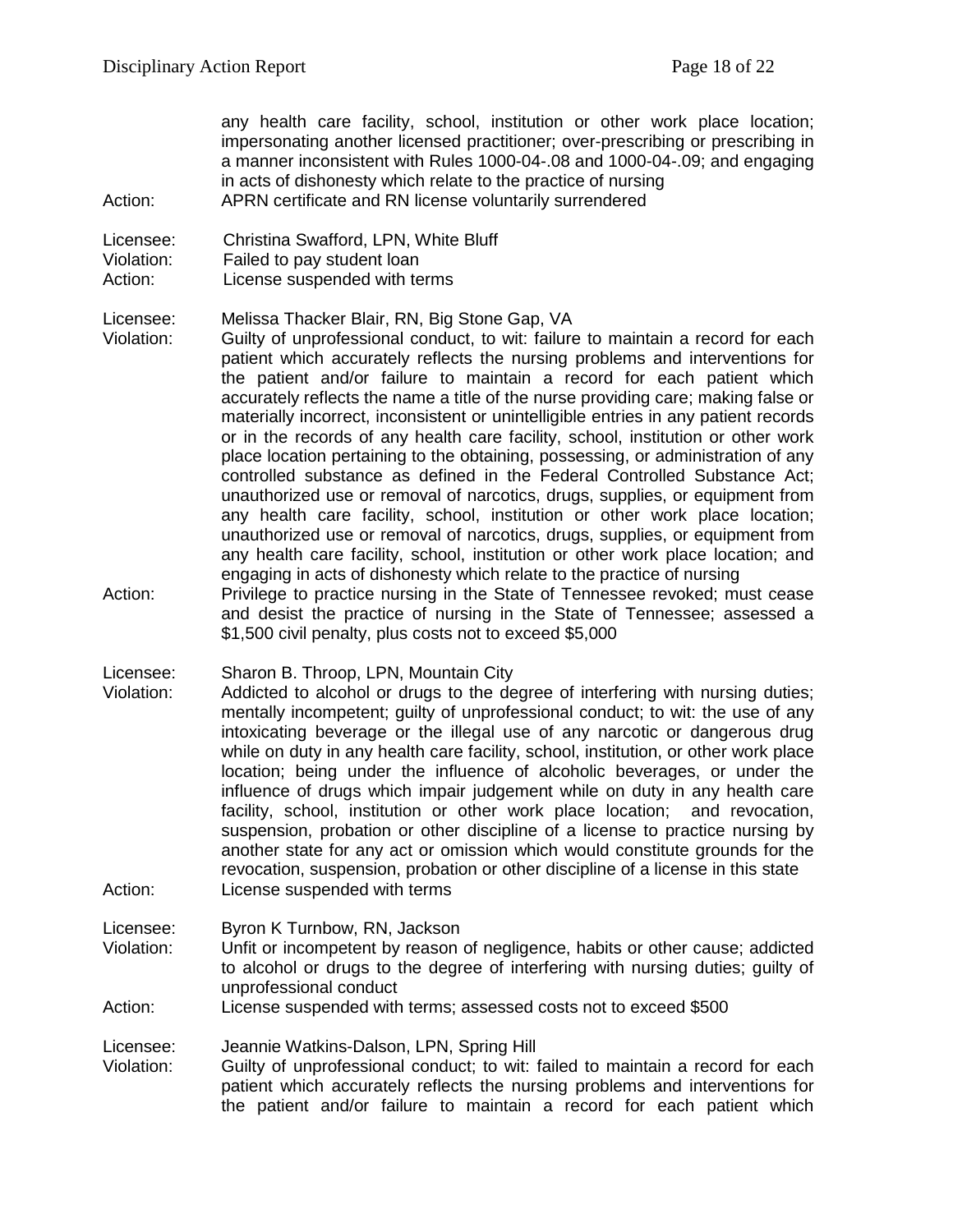accurately reflects the name a title of the nurse providing care Action: License placed on probation with terms

Licensee: Toni Faye Wilson, LPN, Crossville

Violation: Unfit or incompetent by reason of negligence, habits or other cause; guilty of unprofessional conduct; to wit: unauthorized use or removal of narcotics, drugs, supplies, or equipment from any health care facility, school, institution or other work place location Action: License suspended with terms

### **BOARD OF PHARMACY**

- Licensee: Ashley D. Henderson, RT, Millington
- Violation: Guilty of dishonorable, immoral, unethical or unprofessional conduct to wit: filling forged prescriptions, for controlled substances. Except when dispensed directly by a practitioner other than a pharmacy to an ultimate user, no controlled substances in Schedule II may be dispensed without the written prescription of a practitioner. It is unlawful for any person who is subject to part 3 of this chapter, to distribute or dispense a controlled substance in violation of Sec. 53-11-308 or to distribute or dispense any controlled substance for any purposes other than those authorized by and consistent with the person's professional or occupational licensure or registration law, or to distribute or dispense any controlled substance in a manner prohibited by the person's professional or occupational licensure ore registration law. Engaged in conduct prohibited or made unlawful by any of the provisions of parts 2-5 of this chapter or any other laws of the state or of the United States relating to drugs or to the practice of pharmacy.
- Action: License revoked; assessed civil penalties of \$1,000 plus costs not to exceed \$10,000
- Licensee: Margaret Alene Morie, PT, New Market Violation: Failed to pay state or federal education loan or service-conditional scholarship. Action: License suspended

Licensee: Samuel Jason Murry, PT, Cordova

Violation: Failed to pay state or federal education loan or service-conditional scholarship. Action: License suspended

Licensee: Dana M. Sokohl, D.PH., Hixson<br>Violation: Being quilty of dishonorable. i

Being guilty of dishonorable, immoral, unethical or unprofessional conduct by illegally obtaining prescription pads by virtue of respondent's employment as a pharmacist and illegally writing prescriptions to herself without the knowledge or authorization of the prescriber after the prescriber/patient relationship ended. It is unlawful for any person, firm or corporation to possess, sell, barter or give away any drug known as legend drugs, except upon the written prescription of a duly licensed physician, certified physician's assistant, nurse…who is rendering service under the supervision, control and responsibility of a licensed physician, and who meets the requirements pursuant to Sec. 63-7-123, a dentist, an optometrist authorized pursuant to Sec. 63-8-102(12), or a veterinarian, and compounded or dispensed by a duly registered pharmacist. It is unlawful for any person, firm or corporation to obtain or attempt to obtain a legend drug, or to procure to attempt to procure the administration of a legend drug, by fraud, deceit, misrepresentation,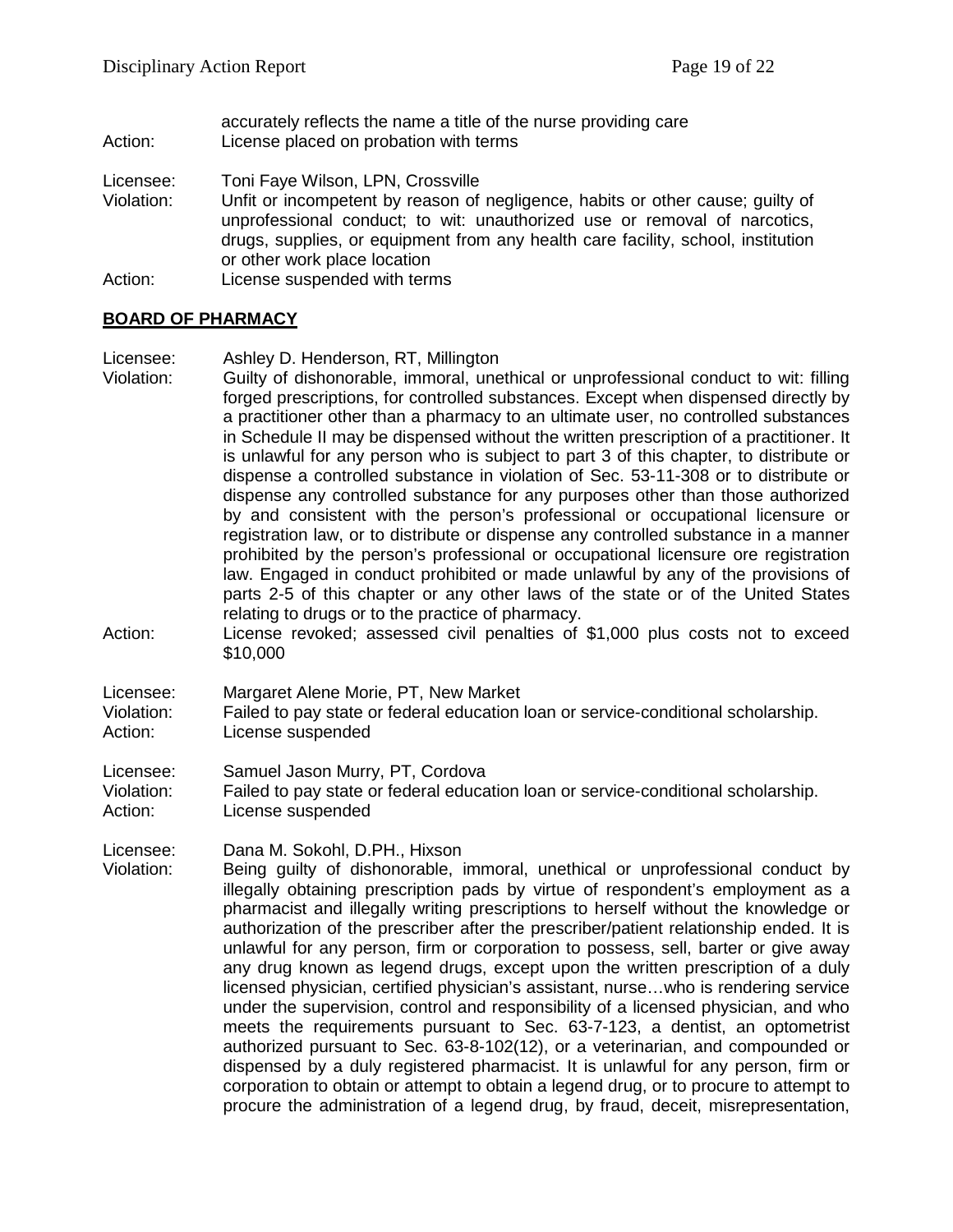subterfuge, forgery, alteration of a prescription, by the concealment of a material fact, or by the use of a false name or address. It is unlawful for any person to have in such person's possession, any drug herein defined or enumerated, without the same having been prescribed by a duly licensed physician, certified physician assistant, dentist, optometrist authorized pursuant to Sec. 63-8-102(12), or veterinarian, and having been dispensed by a pharmacy duly licensed and registered in this state, unless such person was a resident of another state and had the prescription therefore filled by a duly licensed and registered pharmacist of such other state. Engaging in conduct prohibited or made unlawful by any of the provisions of parts 2-5 of this chapter or any other laws of the state or of the United States relating to drugs or to the practice of pharmacy.

Action: License revoked

### **BOARD OF PODIATRIC MEDICAL EXAMINERS**

Licensee: Charlton A. Peter, DPM, Lewisburg

Violation: Convicted of two felony counts of Health Care Fraud. The board has the duty and authority to suspend for a specific time, with the discretion of the board, or to revoke any license to practice podiatry or to otherwise discipline any licensee or refuse to grant any certificate of fitness whenever the licensee or applicant is found guilty of any of the following acts or offenses; Conviction of a felony, conviction of any office under state or federal drug laws or conviction of any offense involving moral turpitude. Immoral, unethical, unprofessional or dishonorable conduct. Whoever knowingly and willfully executes or attempts to execute, a scheme or artifice to defraud any health care benefit program; or to obtain, by means of false or fraudulent pretenses, representations or promises, any of the money or property owned by, or under then custody or control of, any health care benefit program, in connection with the delivery of or payment from health care benefits, items, or services, shall be fined under this title or imprisoned not more than 10 years, or both. If the violation results in serious bodily injury, such person shall be fined under this title or imprisoned not more than 20 years, or both; and if the violation results in death, such person shall be fined under this title, or imprisoned for any term of years or for life, or both. Upon a finding by the Board that a podiatrist has violated any provision of the Tennessee Code Annotated Sec. 63-3-101, et seq., or the rules promulgated thereto, the Board may impose any of the following actions separately or in any combination deemed appropriate to the offense. Revocation for Cause. This is the most severe form of disciplinary action which removes any individual from the practice of the profession and terminates the license previously issued. The Board, in its discretion, may allow reinstatement of a revoked license upon conditions and after a period of time it deems appropriate. No petition for reinstatement and no new application for licensure from a person whose license was revoked shall be considered prior to the expiration of at least one year unless otherwise stated in the Board's revocation order.

Action: License revoked; assessment of costs not to exceed \$5,000

#### Licensee: Bill H. Vuong, DPM, Dayton

Violation: Guilty of immoral, unethical, unprofessional or dishonorable conduct, to wit: Respondent performed platelet rich plasma (PSP) injections on multiple patients primarily in knees and shoulders but also in hands, wrists, and elbows; failed to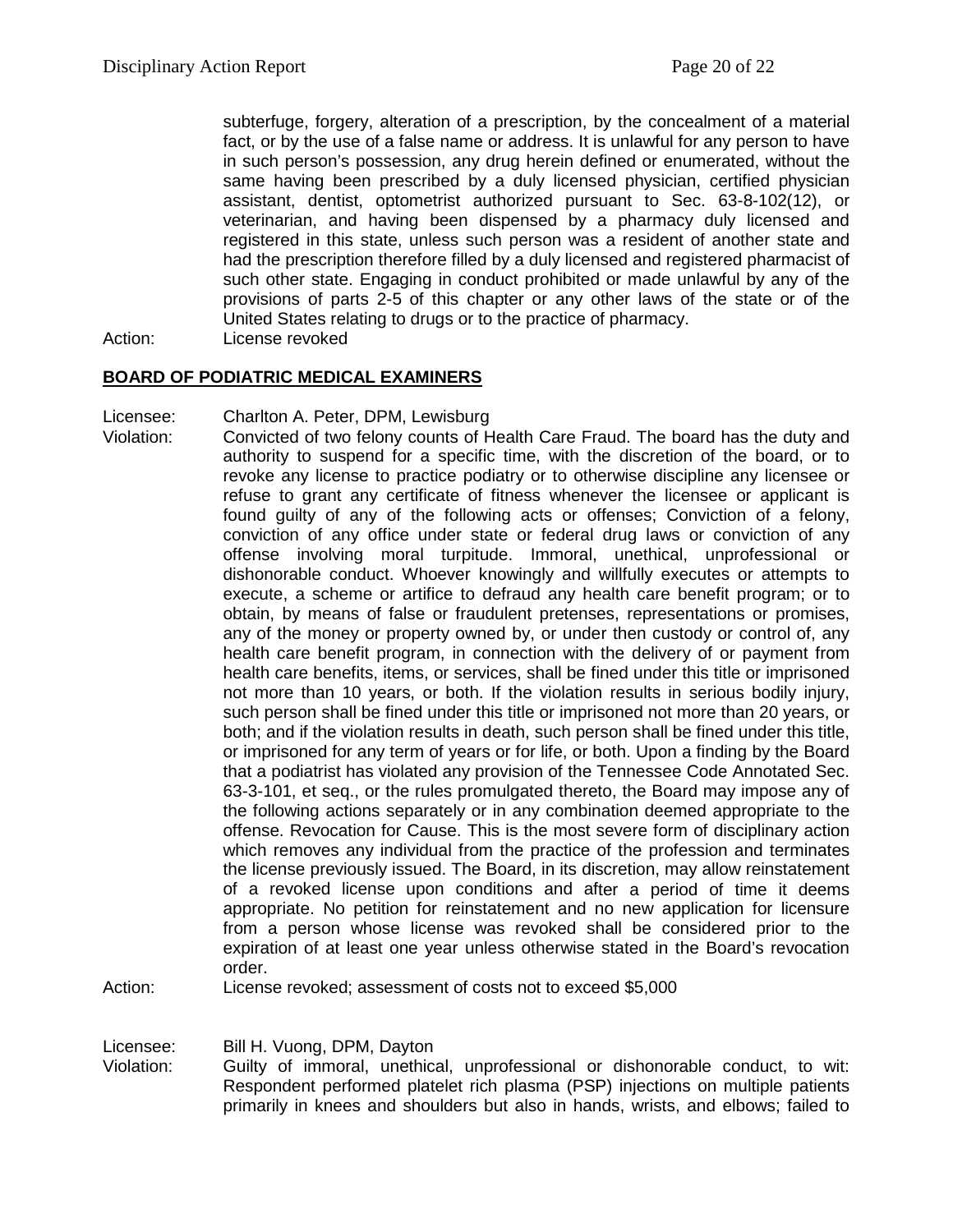properly document treatment; and inappropriately treated patient complaints, symptoms and conditions involving parts of the body other than feet and ankles. Guilty of prescribing narcotics and other controlled substances for durations not medically necessary, advisable or justified for a diagnosis by a podiatrist. Violation or attempted violation, directly or indirectly, or assisting in or abetting the violation of, or conspiring to violate, any provision of this chapter or any lawful order of the board issued pursuant thereto, or any criminal statute of the state of Tennessee; Any other unprofessional or unethical conduct that may be specified by the board from time to time by means of rules and regulations duly published and promulgated by the board or the violation of any provision of this chapter; invasion of a field of practice in which the licensee is not licensed to practice or is not within the limits of the licensee's respective callings; Dispensing, prescribing or otherwise distributing any controlled substance or any other drug not in the course of professional practice or not in good faith to relieve pain and suffering, or not to cure an ailment, physical infirmity or disease; Dispensing, prescribing or otherwise distributing any controlled substance or any other drug to any person in violation of any law of the state or of the United States. Within this chapter, "podiatrist" means one who examines, diagnoses or treats medical mechanically or surgically, the ailments of the human foot, ankle and soft tissue structures extending no higher than the distal tibial metaphyseal flair… Any person except those expressly exempted from the provisions of this chapter by Sec. 63-1-111 or Sec. 63-1-111 who practices the healing arts as defined in this chapter, or any branch thereof, without first complying with all the provisions of this chapter, including the provisions of all laws now in force regulating the practice of the various branches of the healing arts, and any person who violates any of the provisions of this chapter commits a Class B misdemeanor. Immoral, unprofessional, unethical, or dishonorable conduct shall include, but not be limited to, the following: Being a party to or aiding and abetting the violation of these regulations or the laws of the State of Tennessee regulating the practice of podiatry. A prescription may be prepared by the secretary or agent for the signature of a practitioner, but the prescribing practitioner is responsible in case the prescription does not conform in all essential respects to the law and regulations. Upon a finding by the Board that a podiatrist has violated any provision of the Tennessee Code or the rules promulgated thereto, the Board may impose any of the following actions separately or in any combination deemed appropriate to the offense.

Action: License suspended; assessed civil penalties of \$23,000 plus costs not to exceed \$10,000

# **BOARD OF RESPIRATORY THERAPY**

Licensee: Tad E. Cummins, RRT, Columbia

Violation: Guilty of insubordination, nonprofessional conduct, inappropriate relationship with a student; and knowingly and unlawfully transporting a minor in interstate commerce with the intent to engage in illegal sexual activity. Immoral, unethical, unprofessional or dishonorable conduct. Violation or attempted violation, directly or indirectly, assisting in or abetting the violation of, or conspiring to violate, any provision of this chapter or any lawful order of the board or any criminal statute of this state. Any other unprofessional or unethical conduct specified in the rules of the board.

Action: License voluntarily surrendered